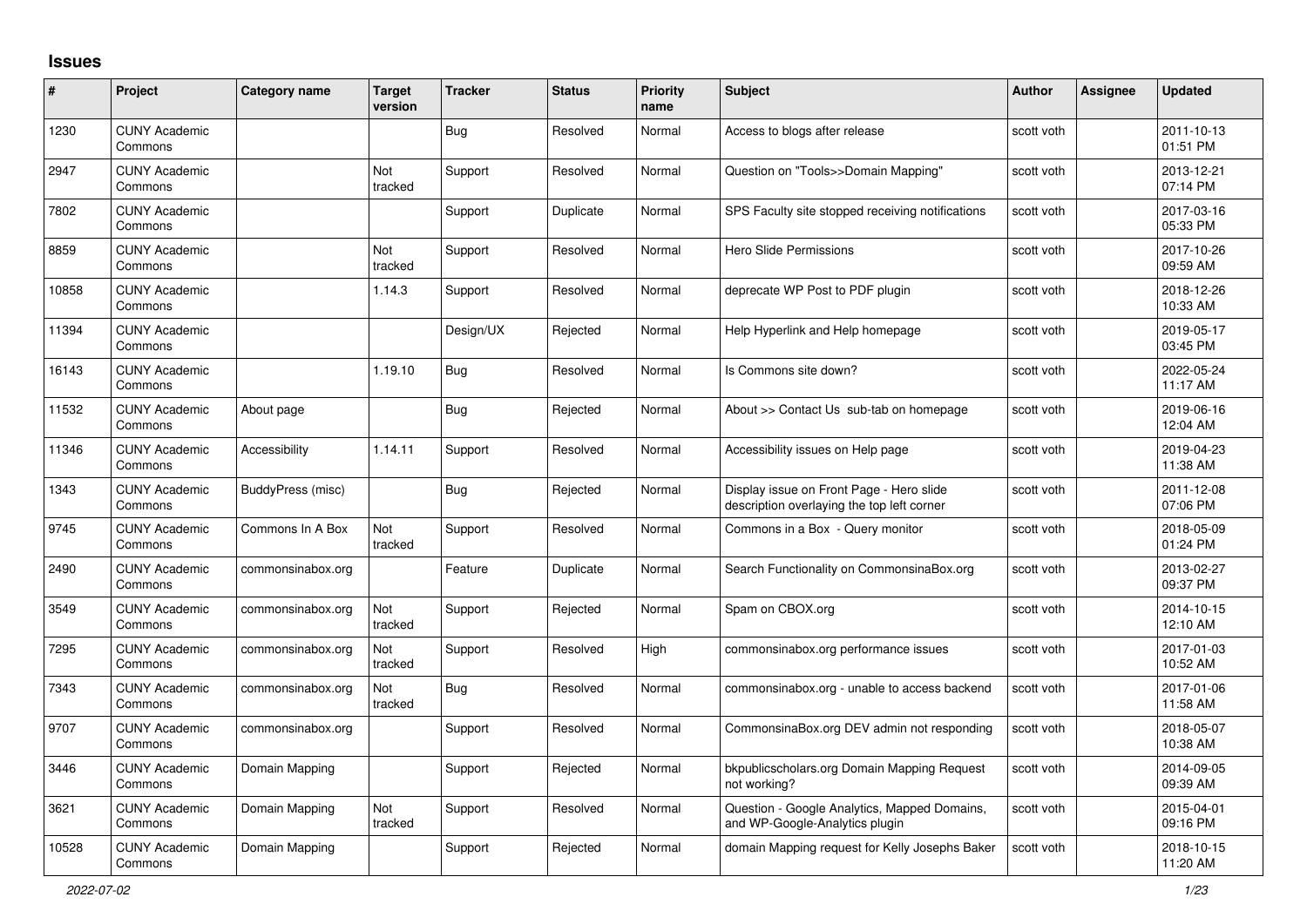| #     | Project                         | <b>Category name</b> | <b>Target</b><br>version | <b>Tracker</b> | <b>Status</b>        | <b>Priority</b><br>name | <b>Subject</b>                                                                     | <b>Author</b> | Assignee | <b>Updated</b>         |
|-------|---------------------------------|----------------------|--------------------------|----------------|----------------------|-------------------------|------------------------------------------------------------------------------------|---------------|----------|------------------------|
| 10982 | <b>CUNY Academic</b><br>Commons | Domain Mapping       | Not<br>tracked           | Support        | Reporter<br>Feedback | Normal                  | <b>CNAME</b> question                                                              | scott voth    |          | 2019-01-22<br>04:29 PM |
| 13374 | <b>CUNY Academic</b><br>Commons | Domain Mapping       |                          | Support        | Resolved             | Normal                  | domain mapping question                                                            | scott voth    |          | 2020-10-01<br>01:10 PM |
| 13407 | <b>CUNY Academic</b><br>Commons | Domain Mapping       | Not<br>tracked           | Support        | Resolved             | Normal                  | Remove domain mapping for sexgenlab.org                                            | scott voth    |          | 2020-09-30<br>11:35 AM |
| 14694 | <b>CUNY Academic</b><br>Commons | Groups (misc)        | 1.18.16                  | Bug            | Resolved             | Normal                  | Order by: Newly Created, Alphabetical, etc. Not<br>Working on Groups and Sites tab | scott voth    |          | 2021-08-10<br>11:16 AM |
| 3081  | <b>CUNY Academic</b><br>Commons | Home Page            |                          | Support        | Resolved             | Normal                  | Lost Access to Create Hero Slides                                                  | scott voth    |          | 2014-02-27<br>08:06 PM |
| 3556  | <b>CUNY Academic</b><br>Commons | Home Page            |                          | Bug            | Resolved             | High                    | Lost Access to Create Hero Slides                                                  | scott voth    |          | 2014-10-15<br>08:38 PM |
| 4309  | <b>CUNY Academic</b><br>Commons | Home Page            | 1.8.5                    | Feature        | Resolved             | Normal                  | Change Main Navigation Help Link to<br>http://codex.commons.gc.cuny.edu/           | scott voth    |          | 2015-07-21<br>10:45 AM |
| 11530 | <b>CUNY Academic</b><br>Commons | Home Page            | Not<br>tracked           | <b>Bug</b>     | Resolved             | Normal                  | News Tab on homepage                                                               | scott voth    |          | 2019-06-10<br>02:04 PM |
| 1936  | <b>CUNY Academic</b><br>Commons | Redmine              | Not<br>tracked           | <b>Bug</b>     | Resolved             | Normal                  | Redmine email notifications                                                        | scott voth    |          | 2012-06-15<br>11:59 AM |
| 6111  | <b>CUNY Academic</b><br>Commons | Registration         |                          | Support        | Resolved             | Normal                  | Manually Activate Member Account - Sunjum<br>Hussain                               | scott voth    |          | 2016-10-11<br>08:21 PM |
| 7625  | CUNY Academic<br>Commons        | Registration         | Not<br>tracked           | Bug            | Resolved             | Normal                  | User unable to register - gets "Forbidden"<br>message                              | scott voth    |          | 2017-11-15<br>01:44 PM |
| 11860 | <b>CUNY Academic</b><br>Commons | Registration         | Future<br>release        | Feature        | New                  | Normal                  | Ensure Students Are Aware They Can Use<br>Aliases At Registration                  | scott voth    |          | 2019-09-24<br>08:46 AM |
| 4107  | <b>CUNY Academic</b><br>Commons | Server               | Not<br>tracked           | <b>Bug</b>     | Resolved             | Normal                  | Slow Response Time and "Error establishing a<br>database connection"               | scott voth    |          | 2015-06-11<br>09:33 AM |
| 4424  | <b>CUNY Academic</b><br>Commons | Server               |                          | <b>Bug</b>     | Rejected             | Normal                  | Slow Response Time                                                                 | scott voth    |          | 2015-08-12<br>09:46 AM |
| 4685  | <b>CUNY Academic</b><br>Commons | Server               | Not<br>tracked           | Bug            | Resolved             | Immediate               | Response Time Poor - Unable to connect to<br>database                              | scott voth    |          | 2015-09-28<br>09:16 PM |
| 4766  | <b>CUNY Academic</b><br>Commons | Server               |                          | Bug            | Resolved             | High                    | Sites Not Responding - Commons and CBOX                                            | scott voth    |          | 2015-10-13<br>01:05 PM |
| 5032  | <b>CUNY Academic</b><br>Commons | Server               |                          | Support        | Resolved             | Normal                  | Error establishing a database connection                                           | scott voth    |          | 2015-12-14<br>08:46 PM |
| 5271  | <b>CUNY Academic</b><br>Commons | Server               |                          | Support        | Resolved             | High                    | CBOX and Commons sites down?                                                       | scott voth    |          | 2016-02-28<br>12:30 PM |
| 5295  | <b>CUNY Academic</b><br>Commons | Server               | Not<br>tracked           | Bug            | Resolved             | Normal                  | Lousy Response Time and sporadic timeouts                                          | scott voth    |          | 2016-03-15<br>10:03 AM |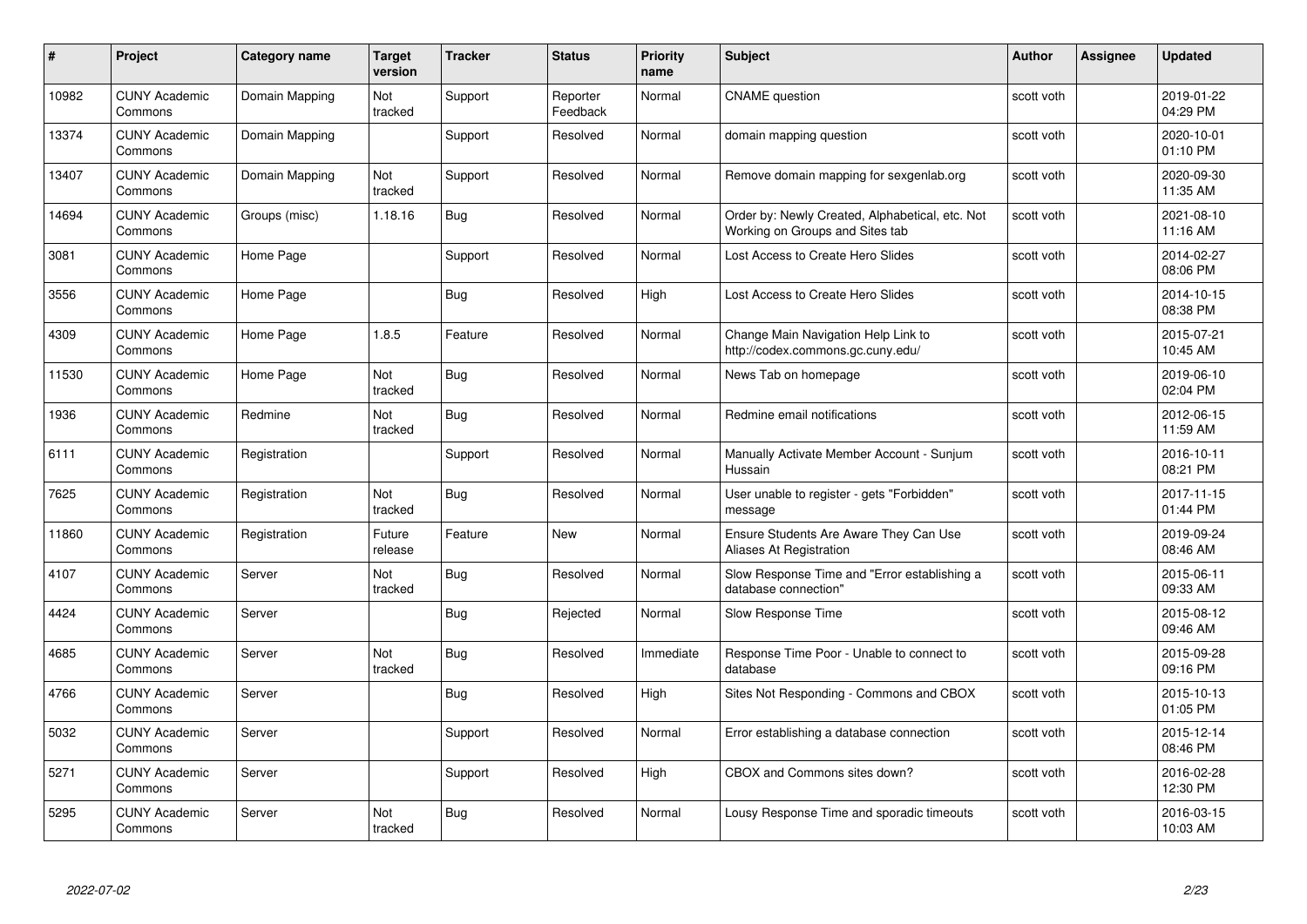| #     | Project                         | <b>Category name</b>     | Target<br>version | <b>Tracker</b> | <b>Status</b> | <b>Priority</b><br>name | <b>Subject</b>                                             | <b>Author</b> | <b>Assignee</b> | <b>Updated</b>         |
|-------|---------------------------------|--------------------------|-------------------|----------------|---------------|-------------------------|------------------------------------------------------------|---------------|-----------------|------------------------|
| 5747  | <b>CUNY Academic</b><br>Commons | Server                   |                   | <b>Bug</b>     | Resolved      | Urgent                  | Commons Site seems to be down                              | scott voth    |                 | 2016-06-27<br>09:16 PM |
| 10679 | <b>CUNY Academic</b><br>Commons | Server                   |                   | Bug            | Rejected      | Normal                  | Site response time                                         | scott voth    |                 | 2018-11-08<br>05:43 PM |
| 14250 | <b>CUNY Academic</b><br>Commons | Support                  | Not<br>tracked    | Support        | Resolved      | Normal                  | migrate new site to old url                                | scott voth    |                 | 2021-04-13<br>07:41 PM |
| 5829  | <b>CUNY Academic</b><br>Commons | Upgrades                 | Not<br>tracked    | <b>Bug</b>     | Resolved      | Normal                  | New Server - Creating a Group - Sometimes get<br>502 error | scott voth    |                 | 2016-08-01<br>11:58 PM |
| 273   | <b>CUNY Academic</b><br>Commons | Wiki                     |                   | Feature        | Deferred      | Normal                  | Install Collection extension for MW                        | scott voth    |                 | 2015-04-01<br>09:26 PM |
| 371   | <b>CUNY Academic</b><br>Commons | WordPress (misc)         | 1.1               | Feature        | Resolved      | Normal                  | Google Maps Embed - WordPress Plug-in<br>Request           | scott voth    |                 | 2010-11-16<br>05:17 PM |
| 1310  | <b>CUNY Academic</b><br>Commons | WordPress (misc)         | 1.3               | Feature        | Resolved      | Low                     | Zotpress                                                   | scott voth    |                 | 2011-12-08<br>07:08 PM |
| 2525  | <b>CUNY Academic</b><br>Commons | WordPress (misc)         | 1.4.25            | Bug            | Resolved      | Normal                  | Twitter Widget Pro Plugin                                  | scott voth    |                 | 2013-04-21<br>07:34 PM |
| 2946  | <b>CUNY Academic</b><br>Commons | WordPress (misc)         |                   | Support        | Resolved      | Normal                  | Help Delete WP site with broken link                       | scott voth    |                 | 2014-02-08<br>09:53 AM |
| 8683  | <b>CUNY Academic</b><br>Commons | WordPress (misc)         | 1.11.12           | Support        | Resolved      | Normal                  | site banner getting overlaid by black WordPress<br>nav bar | scott voth    |                 | 2017-09-11<br>09:32 PM |
| 9675  | CUNY Academic<br>Commons        | WordPress (misc)         |                   | Support        | Resolved      | Normal                  | Upload html file to new labor forum site                   | scott voth    |                 | 2018-04-30<br>09:15 PM |
| 10071 | <b>CUNY Academic</b><br>Commons | WordPress (misc)         | Not<br>tracked    | <b>Bug</b>     | Resolved      | Normal                  | News Site not displaying                                   | scott voth    |                 | 2018-07-30<br>01:19 PM |
| 10171 | <b>CUNY Academic</b><br>Commons | WordPress (misc)         | Not<br>tracked    | Support        | Resolved      | Normal                  | <b>Migration Question</b>                                  | scott voth    |                 | 2018-09-12<br>01:48 PM |
| 15204 | <b>CUNY Academic</b><br>Commons | WordPress (misc)         |                   | Support        | Resolved      | Normal                  | PDF export replaces Polish letter "I" with "?"             | scott voth    |                 | 2022-01-19<br>04:35 PM |
| 5548  | <b>CUNY Academic</b><br>Commons | <b>WordPress Plugins</b> | 1.9.15            | Feature        | Resolved      | Normal                  | Plugin Request: Inventory Manager - Michael<br>Madden      | scott voth    |                 | 2016-05-11<br>11:27 PM |
| 7738  | <b>CUNY Academic</b><br>Commons | <b>WordPress Plugins</b> | 1.10.12           | Feature        | Resolved      | Normal                  | Image Attribution Tagger                                   | scott voth    |                 | 2017-03-02<br>02:22 PM |
| 8706  | <b>CUNY Academic</b><br>Commons | <b>WordPress Plugins</b> | 1.11.13           | Support        | Resolved      | Normal                  | Plugin Request - Accordion Slider lite                     | scott voth    |                 | 2017-09-22<br>10:01 AM |
| 9053  | <b>CUNY Academic</b><br>Commons | <b>WordPress Plugins</b> | 1.12.6            | Support        | Resolved      | Normal                  | WPBakery Visual Composer plugin Not Working                | scott voth    |                 | 2018-01-09<br>07:50 PM |
| 9217  | CUNY Academic<br>Commons        | <b>WordPress Plugins</b> | 1.12.9            | Support        | Resolved      | Normal                  | Plugin Request - Text to Speech Widget                     | scott voth    |                 | 2018-02-27<br>11:05 AM |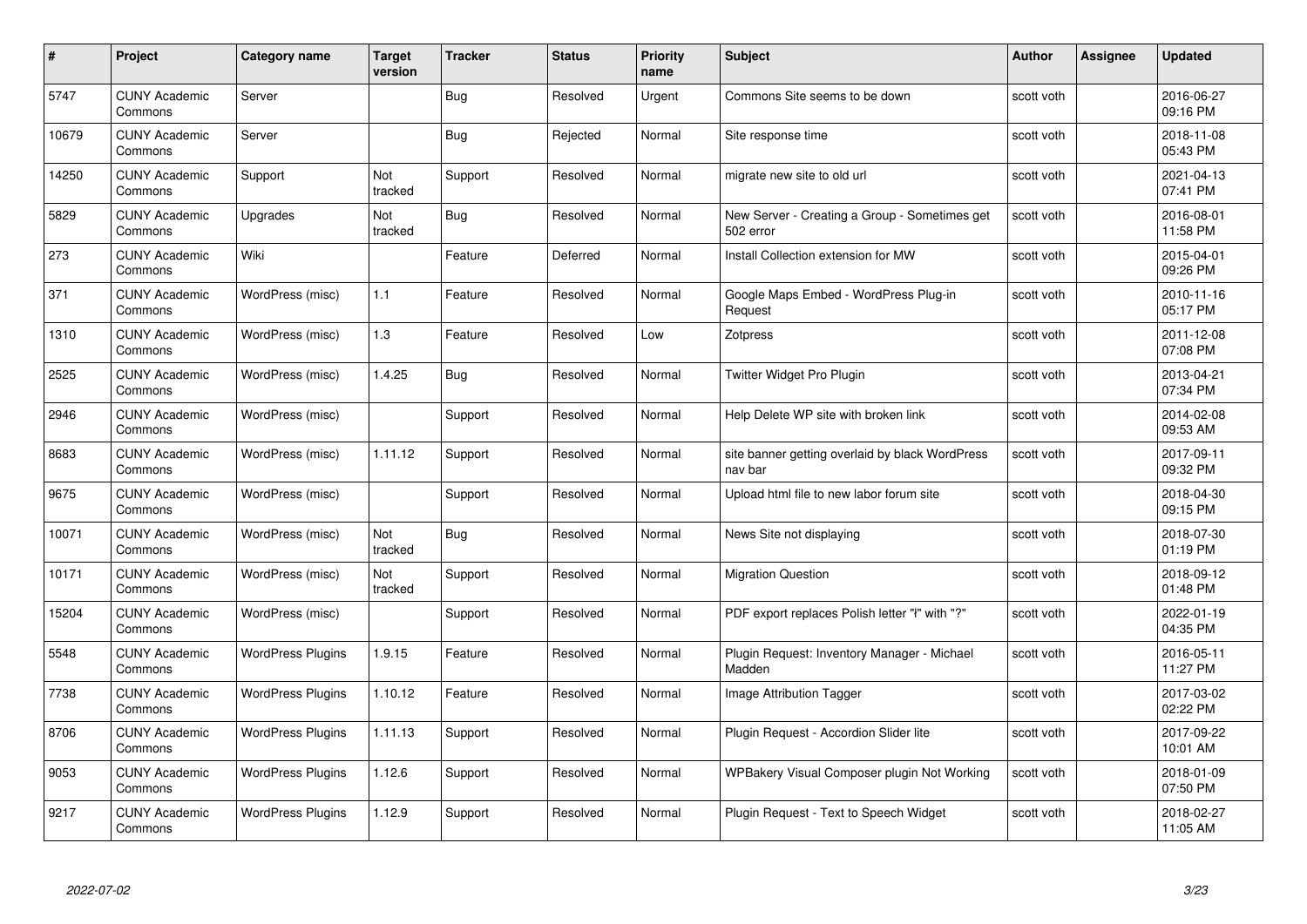| #     | Project                         | <b>Category name</b>     | Target<br>version | <b>Tracker</b> | <b>Status</b>        | <b>Priority</b><br>name | <b>Subject</b>                                                     | <b>Author</b> | <b>Assignee</b> | <b>Updated</b>         |
|-------|---------------------------------|--------------------------|-------------------|----------------|----------------------|-------------------------|--------------------------------------------------------------------|---------------|-----------------|------------------------|
| 9221  | <b>CUNY Academic</b><br>Commons | <b>WordPress Plugins</b> | 1.16.6            | Support        | Resolved             | Normal                  | Plugin Request - Quiz and Survey Master                            | scott voth    |                 | 2020-02-25<br>10:55 AM |
| 9685  | <b>CUNY Academic</b><br>Commons | <b>WordPress Plugins</b> | 1.13.1            | Support        | Resolved             | Normal                  | Plugin Request - Popup-Maker                                       | scott voth    |                 | 2018-05-08<br>10:52 AM |
| 9959  | <b>CUNY Academic</b><br>Commons | <b>WordPress Plugins</b> |                   | Bug            | Resolved             | Normal                  | Carto Map embed issue                                              | scott voth    |                 | 2018-06-22<br>07:00 PM |
| 10086 | <b>CUNY Academic</b><br>Commons | <b>WordPress Plugins</b> | 1.13.7            | Support        | Resolved             | Normal                  | plugin request - Custom Facebook Feed                              | scott voth    |                 | 2018-08-06<br>01:29 PM |
| 10105 | <b>CUNY Academic</b><br>Commons | <b>WordPress Plugins</b> | 1.13.7            | Support        | Resolved             | Normal                  | Plugin request: Custom Post Type Widget                            | scott voth    |                 | 2018-08-06<br>01:35 PM |
| 10106 | <b>CUNY Academic</b><br>Commons | <b>WordPress Plugins</b> | 1.13.7            | Support        | Resolved             | Normal                  | Plugin request - Better Font Awesome                               | scott voth    |                 | 2018-08-06<br>01:38 PM |
| 10111 | <b>CUNY Academic</b><br>Commons | <b>WordPress Plugins</b> | 1.13.7            | Support        | Resolved             | Normal                  | Plugin request - Glossary                                          | scott voth    |                 | 2018-08-06<br>01:44 PM |
| 10112 | <b>CUNY Academic</b><br>Commons | <b>WordPress Plugins</b> | 1.13.7            | Support        | Resolved             | Normal                  | plugin reguest - Elementor                                         | scott voth    |                 | 2018-08-06<br>01:45 PM |
| 10173 | <b>CUNY Academic</b><br>Commons | <b>WordPress Plugins</b> | 1.13.8            | Support        | Resolved             | Normal                  | Plugin Request - MapMaker Enhanced Google<br>Maps                  | scott voth    |                 | 2018-08-23<br>08:07 AM |
| 10344 | <b>CUNY Academic</b><br>Commons | <b>WordPress Plugins</b> | 1.13.10           | Support        | Resolved             | Normal                  | Twitter Plugins that are outdated                                  | scott voth    |                 | 2018-09-25<br>10:50 AM |
| 10345 | <b>CUNY Academic</b><br>Commons | <b>WordPress Plugins</b> | 1.13.10           | Support        | Resolved             | Normal                  | Remove "Sociable" Plugin                                           | scott voth    |                 | 2018-09-25<br>10:54 AM |
| 10348 | <b>CUNY Academic</b><br>Commons | <b>WordPress Plugins</b> | 1.13.10           | Support        | Resolved             | Normal                  | <b>Remove Outdated Plugins</b>                                     | scott voth    |                 | 2018-09-25<br>11:00 AM |
| 10529 | <b>CUNY Academic</b><br>Commons | <b>WordPress Plugins</b> | 1.13.12           | Support        | Resolved             | Normal                  | Plugin Request -<br>https://wordpress.org/plugins/sign-up-sheets/  | scott voth    |                 | 2018-10-23<br>11:36 AM |
| 10749 | <b>CUNY Academic</b><br>Commons | <b>WordPress Plugins</b> |                   | Support        | Duplicate            | Normal                  | Plugin Request - H5P                                               | scott voth    |                 | 2018-11-26<br>03:22 PM |
| 11175 | <b>CUNY Academic</b><br>Commons | <b>WordPress Plugins</b> | Not<br>tracked    | Support        | Resolved             | Normal                  | unsubscribe action not working with Tribulant<br>newsletter plugin | scott voth    |                 | 2019-02-28<br>04:40 PM |
| 11276 | <b>CUNY Academic</b><br>Commons | <b>WordPress Plugins</b> |                   | Support        | Resolved             | Normal                  | unable to embed PDF with PDF Embedder                              | scott voth    |                 | 2019-05-14<br>05:03 PM |
| 11590 | <b>CUNY Academic</b><br>Commons | <b>WordPress Plugins</b> | 1.15.4            | Support        | Resolved             | Normal                  | deprecate The The Tabs and Accordion plugin                        | scott voth    |                 | 2019-06-25<br>04:22 PM |
| 11788 | <b>CUNY Academic</b><br>Commons | <b>WordPress Plugins</b> | Future<br>release | Support        | Reporter<br>Feedback | Normal                  | Plugin Request - Browse Aloud                                      | scott voth    |                 | 2019-09-24<br>08:42 AM |
| 12149 | <b>CUNY Academic</b><br>Commons | <b>WordPress Plugins</b> | 1.16.1            | Feature        | Resolved             | Normal                  | plugin request - Kadence-bloks                                     | scott voth    |                 | 2019-12-10<br>11:14 AM |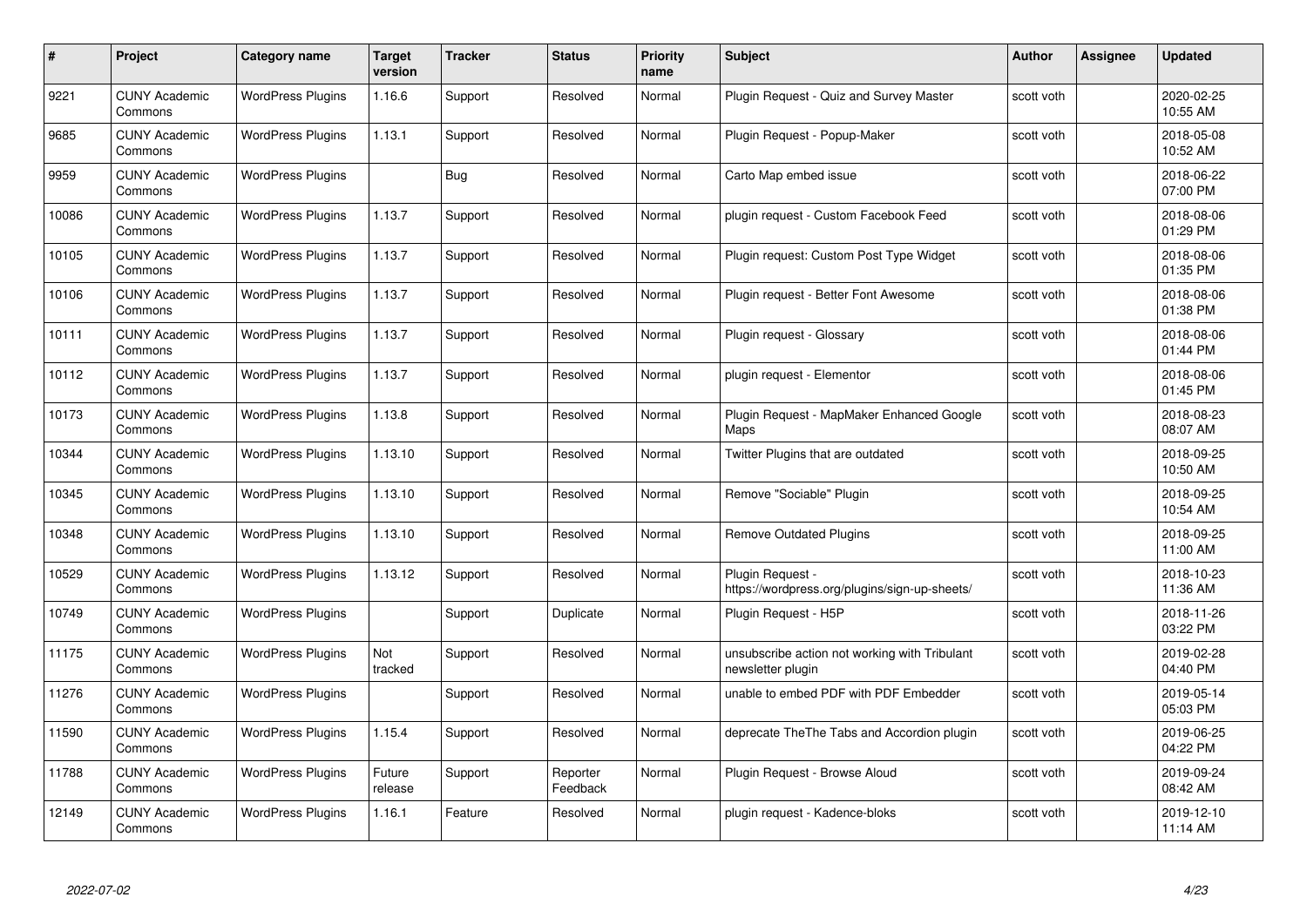| #     | Project                         | <b>Category name</b>     | Target<br>version | <b>Tracker</b> | <b>Status</b> | <b>Priority</b><br>name | <b>Subject</b>                                             | <b>Author</b> | <b>Assignee</b> | <b>Updated</b>         |
|-------|---------------------------------|--------------------------|-------------------|----------------|---------------|-------------------------|------------------------------------------------------------|---------------|-----------------|------------------------|
| 12573 | <b>CUNY Academic</b><br>Commons | <b>WordPress Plugins</b> | Future<br>release | <b>Bug</b>     | <b>New</b>    | Normal                  | <b>CommentPress Core Issues</b>                            | scott voth    |                 | 2020-03-24<br>04:32 PM |
| 12796 | <b>CUNY Academic</b><br>Commons | <b>WordPress Plugins</b> |                   | Support        | Resolved      | Normal                  | Timeline JS                                                | scott voth    |                 | 2020-06-03<br>04:10 PM |
| 13716 | <b>CUNY Academic</b><br>Commons | <b>WordPress Plugins</b> |                   | Support        | Resolved      | Normal                  | Events sidebar issue with segalcenter.org                  | scott voth    |                 | 2020-12-21<br>10:55 AM |
| 14847 | <b>CUNY Academic</b><br>Commons | <b>WordPress Plugins</b> |                   | Support        | Resolved      | Normal                  | JetPack Issue displaying simple images                     | scott voth    |                 | 2021-10-10<br>12:40 PM |
| 3712  | <b>CUNY Academic</b><br>Commons | <b>WordPress Themes</b>  | 1.7.6             | Support        | Resolved      | Normal                  | Two plugins for the "Old Paper Theme" not<br>Available     | scott voth    |                 | 2014-12-11<br>08:16 PM |
| 4047  | <b>CUNY Academic</b><br>Commons | <b>WordPress Themes</b>  | Not<br>tracked    | Support        | Resolved      | Normal                  | Help James Samuel with Theme after it was<br>updated       | scott voth    |                 | 2015-07-21<br>06:12 PM |
| 7810  | <b>CUNY Academic</b><br>Commons | <b>WordPress Themes</b>  | 1.10.15           | Support        | Resolved      | Normal                  | Brunelleschi theme deprecation                             | scott voth    |                 | 2017-03-27<br>10:38 AM |
| 9776  | <b>CUNY Academic</b><br>Commons | <b>WordPress Themes</b>  |                   | Support        | Rejected      | Normal                  | Theme Request - Pilot Fish                                 | scott voth    |                 | 2018-05-17<br>02:36 PM |
| 11524 | <b>CUNY Academic</b><br>Commons | <b>WordPress Themes</b>  | Not<br>tracked    | Support        | Resolved      | Normal                  | theme purchase rights                                      | scott voth    |                 | 2019-06-06<br>01:43 PM |
| 11745 | <b>CUNY Academic</b><br>Commons | <b>WordPress Themes</b>  | Not<br>tracked    | Support        | Resolved      | Normal                  | Make ColorMag theme available for literary bronx<br>site   | scott voth    |                 | 2019-08-14<br>03:36 PM |
| 12253 | <b>CUNY Academic</b><br>Commons | <b>WordPress Themes</b>  | 1.16.3            | Support        | Resolved      | Normal                  | Theme request - Atomic Block theme                         | scott voth    |                 | 2020-01-14<br>02:07 PM |
| 12773 | <b>CUNY Academic</b><br>Commons | <b>WordPress Themes</b>  | Not<br>tracked    | Support        | Resolved      | Normal                  | Deprecate Serif Lite theme                                 | scott voth    |                 | 2020-05-12<br>05:44 PM |
| 12953 | <b>CUNY Academic</b><br>Commons | <b>WordPress Themes</b>  | Not<br>tracked    | <b>Bug</b>     | Resolved      | Normal                  | Pagination Issue on Customizr theme                        | scott voth    |                 | 2020-07-14<br>11:53 AM |
| 13754 | <b>CUNY Academic</b><br>Commons | <b>WordPress Themes</b>  | Not<br>tracked    | Feature        | Resolved      | Normal                  | Update Commons WordPress Default Theme                     | scott voth    |                 | 2021-01-11<br>10:51 AM |
| 13755 | CUNY Academic<br>Commons        | <b>WordPress Themes</b>  | Not<br>tracked    | Support        | Resolved      | Normal                  | Deprecate Twenty Ten and Twenty Eleven<br>themes           | scott voth    |                 | 2021-01-12<br>10:46 AM |
| 2568  | <b>CUNY Academic</b><br>Commons |                          | Not<br>tracked    | Support        | Resolved      | Normal                  | Statistics Needed - Queens College Commons<br>Usage        | scott voth    | Boone<br>Gorges | 2016-01-26<br>12:35 AM |
| 2796  | <b>CUNY Academic</b><br>Commons |                          | 1.5.4             | Bug            | Resolved      | Normal                  | Sluggish Response on the Site - Sunday 9/15 -<br>3PM - 6PM | scott voth    | Boone<br>Gorges | 2013-10-01<br>08:41 PM |
| 3015  | <b>CUNY Academic</b><br>Commons |                          | Not<br>tracked    | <b>Bug</b>     | Resolved      | Normal                  | Lost Access to Create Hero Slides                          | scott voth    | Boone<br>Gorges | 2014-02-04<br>07:58 PM |
| 5583  | CUNY Academic<br>Commons        |                          | Not<br>tracked    | Support        | Resolved      | Normal                  | Lost access to create hero slides - please<br>reinstate    | scott voth    | Boone<br>Gorges | 2016-05-23<br>12:11 AM |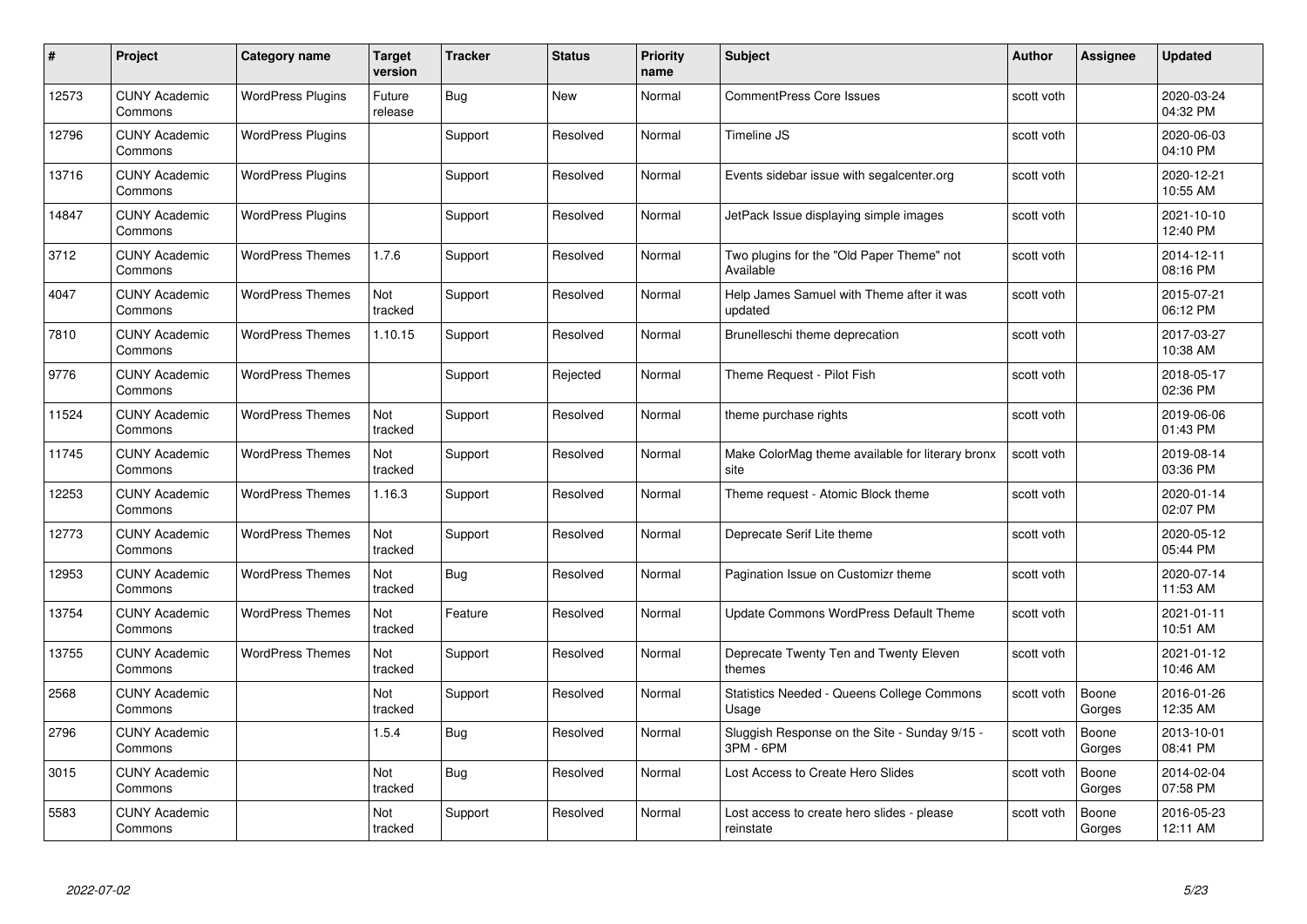| #     | Project                         | <b>Category name</b> | Target<br>version | <b>Tracker</b> | <b>Status</b> | <b>Priority</b><br>name | <b>Subject</b>                                                                    | <b>Author</b> | <b>Assignee</b> | <b>Updated</b>         |
|-------|---------------------------------|----------------------|-------------------|----------------|---------------|-------------------------|-----------------------------------------------------------------------------------|---------------|-----------------|------------------------|
| 9538  | <b>CUNY Academic</b><br>Commons | Analytics            | Not<br>tracked    | Support        | Resolved      | Normal                  | collecting Google Analytics for mapped Domains                                    | scott voth    | Boone<br>Gorges | 2018-04-27<br>09:23 AM |
| 13502 | <b>CUNY Academic</b><br>Commons | Analytics            | 1.17.7            | Support        | Resolved      | Normal                  | <b>Google Analytics Questions</b>                                                 | scott voth    | Boone<br>Gorges | 2020-11-10<br>10:31 AM |
| 13511 | <b>CUNY Academic</b><br>Commons | Analytics            | 1.17.7            | Support        | Resolved      | Normal                  | Google Analytics 4 tagging                                                        | scott voth    | Boone<br>Gorges | 2020-11-10<br>10:31 AM |
| 3502  | <b>CUNY Academic</b><br>Commons | Blogs (BuddyPress)   | 1.6.17            | <b>Bug</b>     | Resolved      | High                    | "Create a Site" button not working on Blog Page                                   | scott voth    | Boone<br>Gorges | 2014-09-30<br>02:17 PM |
| 16170 | <b>CUNY Academic</b><br>Commons | Blogs (BuddyPress)   | 2.0.1             | <b>Bug</b>     | Resolved      | Normal                  | duplication of campus                                                             | scott voth    | Boone<br>Gorges | 2022-06-14<br>11:35 AM |
| 403   | <b>CUNY Academic</b><br>Commons | BuddyPress (misc)    | Future<br>release | Feature        | Duplicate     | Normal                  | Personalization of the Profile Page                                               | scott voth    | Boone<br>Gorges | 2010-11-22<br>11:32 AM |
| 515   | <b>CUNY Academic</b><br>Commons | BuddyPress (misc)    | 1.2               | Feature        | Rejected      | Normal                  | TOC, Tags and a Tag Cloud for new BP "wiki-like"<br>plugin                        | scott voth    | Boone<br>Gorges | 2011-02-11<br>05:47 PM |
| 516   | <b>CUNY Academic</b><br>Commons | BuddyPress (misc)    | 1.2               | Feature        | Rejected      | Low                     | Embedding video on new BP "wiki-like" plugin                                      | scott voth    | Boone<br>Gorges | 2011-02-11<br>05:48 PM |
| 517   | <b>CUNY Academic</b><br>Commons | BuddyPress (misc)    | $1.3$             | Feature        | Resolved      | Normal                  | Image handling for new BP "wiki-like" plugin                                      | scott voth    | Boone<br>Gorges | 2011-06-20<br>11:33 AM |
| 518   | <b>CUNY Academic</b><br>Commons | BuddyPress (misc)    | 1.2               | Feature        | Resolved      | Normal                  | Search box for new BP "wiki-like" plugin                                          | scott voth    | Boone<br>Gorges | 2011-02-23<br>08:41 AM |
| 528   | <b>CUNY Academic</b><br>Commons | BuddyPress (misc)    | 1.2               | <b>Bug</b>     | Resolved      | Low                     | Delete pages using new BP "wiki" plugin?                                          | scott voth    | Boone<br>Gorges | 2011-03-25<br>11:13 AM |
| 529   | <b>CUNY Academic</b><br>Commons | BuddyPress (misc)    | 1.2               | Feature        | Rejected      | Normal                  | Paste Plain Text icon not working in BP "wiki"<br>plugin                          | scott voth    | Boone<br>Gorges | 2011-02-18<br>01:25 PM |
| 530   | <b>CUNY Academic</b><br>Commons | BuddyPress (misc)    | 1.3               | Feature        | Rejected      | Normal                  | Automatically generated Page urls for new BP wiki   scott voth<br>plugin          |               | Boone<br>Gorges | 2011-02-11<br>05:50 PM |
| 689   | <b>CUNY Academic</b><br>Commons | BuddyPress (misc)    | 1.3               | <b>Bug</b>     | Resolved      | Normal                  | BP-specific custom post types should not be<br>visible to non-admins on Dashboard | scott voth    | Boone<br>Gorges | 2011-05-17<br>11:13 AM |
| 754   | <b>CUNY Academic</b><br>Commons | BuddyPress (misc)    | 1.3               | Bug            | Resolved      | Normal                  | LaTex parsing on email notifications                                              | scott voth    | Boone<br>Gorges | 2011-09-14<br>01:28 AM |
| 1316  | <b>CUNY Academic</b><br>Commons | BuddyPress (misc)    | 1.2.5             | Bug            | Resolved      | Normal                  | Buddy Press Docs - comments going to email, but<br>not to the Doc                 | scott voth    | Boone<br>Gorges | 2011-11-04<br>12:53 PM |
| 1461  | <b>CUNY Academic</b><br>Commons | BuddyPress (misc)    | 1.3.1             | Bug            | Resolved      | Normal                  | Strange Behaviour in the Activity Stream                                          | scott voth    | Boone<br>Gorges | 2011-12-19<br>08:33 AM |
| 1486  | <b>CUNY Academic</b><br>Commons | BuddyPress (misc)    | Not<br>tracked    | <b>Bug</b>     | Resolved      | Normal                  | Blog Tag in Group                                                                 | scott voth    | Boone<br>Gorges | 2011-12-21<br>07:45 AM |
| 1625  | CUNY Academic<br>Commons        | BuddyPress (misc)    | 1.10              | Feature        | Resolved      | Normal                  | Modify Default Avatar and Assignment Process                                      | scott voth    | Boone<br>Gorges | 2016-02-19<br>12:09 AM |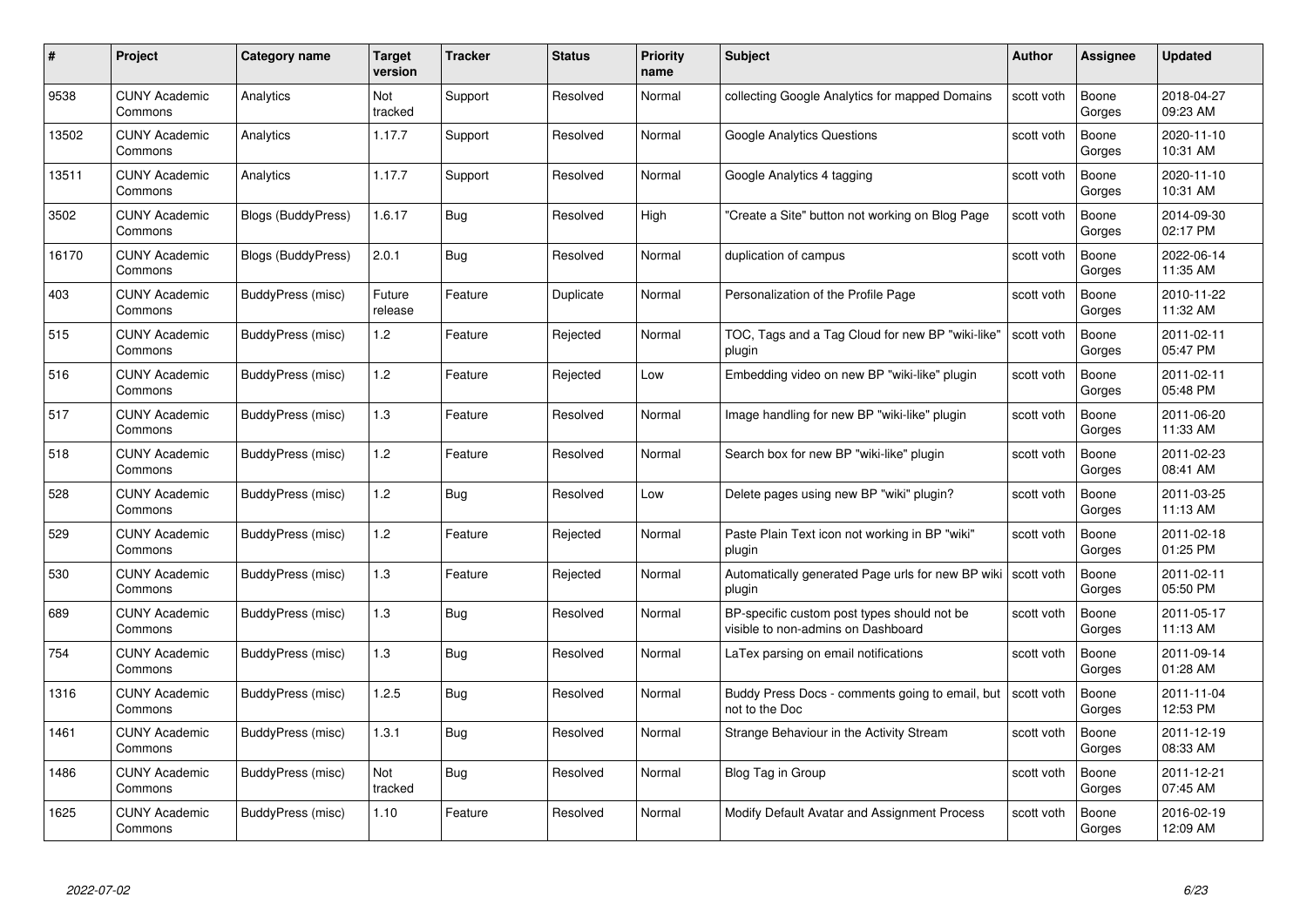| #     | Project                         | <b>Category name</b>   | Target<br>version | <b>Tracker</b> | <b>Status</b> | <b>Priority</b><br>name | <b>Subject</b>                                                                  | Author     | Assignee        | <b>Updated</b>         |
|-------|---------------------------------|------------------------|-------------------|----------------|---------------|-------------------------|---------------------------------------------------------------------------------|------------|-----------------|------------------------|
| 1745  | <b>CUNY Academic</b><br>Commons | BuddyPress (misc)      | Not<br>tracked    | <b>Bug</b>     | Resolved      | Normal                  | Dashboard Access to Create Hero Slides                                          | scott voth | Boone<br>Gorges | 2012-03-19<br>04:14 PM |
| 2779  | <b>CUNY Academic</b><br>Commons | BuddyPress (misc)      | 1.5.3             | <b>Bug</b>     | Resolved      | Normal                  | Firefox Issue on Portfolio page when scrolling<br>down                          | scott voth | Boone<br>Gorges | 2013-09-19<br>01:52 PM |
| 2849  | <b>CUNY Academic</b><br>Commons | BuddyPress (misc)      | 1.6               | Design/UX      | Duplicate     | Low                     | User Experience - Changing Avatar                                               | scott voth | Boone<br>Gorges | 2014-03-27<br>03:08 PM |
| 519   | <b>CUNY Academic</b><br>Commons | <b>BuddyPress Docs</b> | Future<br>release | Feature        | Assigned      | Low                     | TOC for individual docs - for new BP "wiki-like"<br>plugin                      | scott voth | Boone<br>Gorges | 2015-11-09<br>05:54 PM |
| 10225 | <b>CUNY Academic</b><br>Commons | <b>BuddyPress Docs</b> | 1.13.8            | Bug            | Resolved      | Normal                  | BuddyPress doc disappeared after being created<br>by Maura Smale                | scott voth | Boone<br>Gorges | 2018-08-27<br>09:00 AM |
| 13021 | <b>CUNY Academic</b><br>Commons | <b>BuddyPress Docs</b> |                   | Support        | Resolved      | Normal                  | new group library question                                                      | scott voth | Boone<br>Gorges | 2020-07-07<br>02:55 PM |
| 13035 | <b>CUNY Academic</b><br>Commons | <b>BuddyPress Docs</b> | 1.17.0            | Support        | Rejected      | Normal                  | Commons 1.17 and BP Docs - TinyMCE options<br>and layout                        | scott voth | Boone<br>Gorges | 2020-07-14<br>02:21 PM |
| 4580  | <b>CUNY Academic</b><br>Commons | Commons In A Box       | Not<br>tracked    | Support        | Resolved      | Normal                  | Unable to register account on CBOX Demo Site                                    | scott voth | Boone<br>Gorges | 2015-09-10<br>02:37 PM |
| 7892  | <b>CUNY Academic</b><br>Commons | Commons In A Box       |                   | Bug            | Rejected      | Normal                  | CBOX - Group widget filter links overlap widget<br>title                        | scott voth | Boone<br>Gorges | 2017-04-04<br>10:16 AM |
| 13865 | <b>CUNY Academic</b><br>Commons | <b>Commons Profile</b> | 1.18.4            | Bug            | Resolved      | Normal                  | 'Digital Research Tools' profile nav item is cut off                            | scott voth | Boone<br>Gorges | 2021-02-09<br>11:05 AM |
| 14733 | <b>CUNY Academic</b><br>Commons | <b>Commons Profile</b> |                   | Support        | Duplicate     | Normal                  | Academic Interests UI                                                           | scott voth | Boone<br>Gorges | 2021-09-15<br>10:52 PM |
| 15152 | <b>CUNY Academic</b><br>Commons | <b>Commons Profile</b> | 1.19.1            | Bug            | Resolved      | Normal                  | padding missing on Commons Profile                                              | scott voth | Boone<br>Gorges | 2022-01-11<br>04:41 PM |
| 15185 | <b>CUNY Academic</b><br>Commons | <b>Commons Profile</b> | 1.19.2            | Support        | Resolved      | Normal                  | Change "Edit Profile" button to "Edit Public Profile"                           | scott voth | Boone<br>Gorges | 2022-01-25<br>11:33 AM |
| 2287  | <b>CUNY Academic</b><br>Commons | commonsinabox.org      | Not<br>tracked    | Bug            | Resolved      | Normal                  | User reports he added an entry to the Help &<br>Support Forum - but it was lost | scott voth | Boone<br>Gorges | 2012-11-21<br>11:27 PM |
| 2316  | <b>CUNY Academic</b><br>Commons | commonsinabox.org      | Not<br>tracked    | Bug            | Resolved      | Normal                  | Commonsinabox.org - group forum - can't access<br>second page of forum posts    | scott voth | Boone<br>Gorges | 2012-12-03<br>11:57 AM |
| 2337  | <b>CUNY Academic</b><br>Commons | commonsinabox.org      | Not<br>tracked    | <b>Bug</b>     | Rejected      | High                    | commonsinabox.org - notifications                                               | scott voth | Boone<br>Gorges | 2012-12-12<br>01:43 PM |
| 2435  | <b>CUNY Academic</b><br>Commons | commonsinabox.org      |                   | Bug            | Resolved      | Normal                  | commonsinabox.org - media upload file types                                     | scott voth | Boone<br>Gorges | 2013-02-13<br>09:58 PM |
| 2484  | <b>CUNY Academic</b><br>Commons | commonsinabox.org      |                   | Bug            | Resolved      | Normal                  | Forum posts are vanishing - can only view last few<br>on Help & Support         | scott voth | Boone<br>Gorges | 2013-03-01<br>11:19 AM |
| 2518  | CUNY Academic<br>Commons        | commonsinabox.org      | Not<br>tracked    | <b>Bug</b>     | Resolved      | Normal                  | Lost Access to Upload image files on<br>CommonsinaBox.org                       | scott voth | Boone<br>Gorges | 2013-03-20<br>01:57 PM |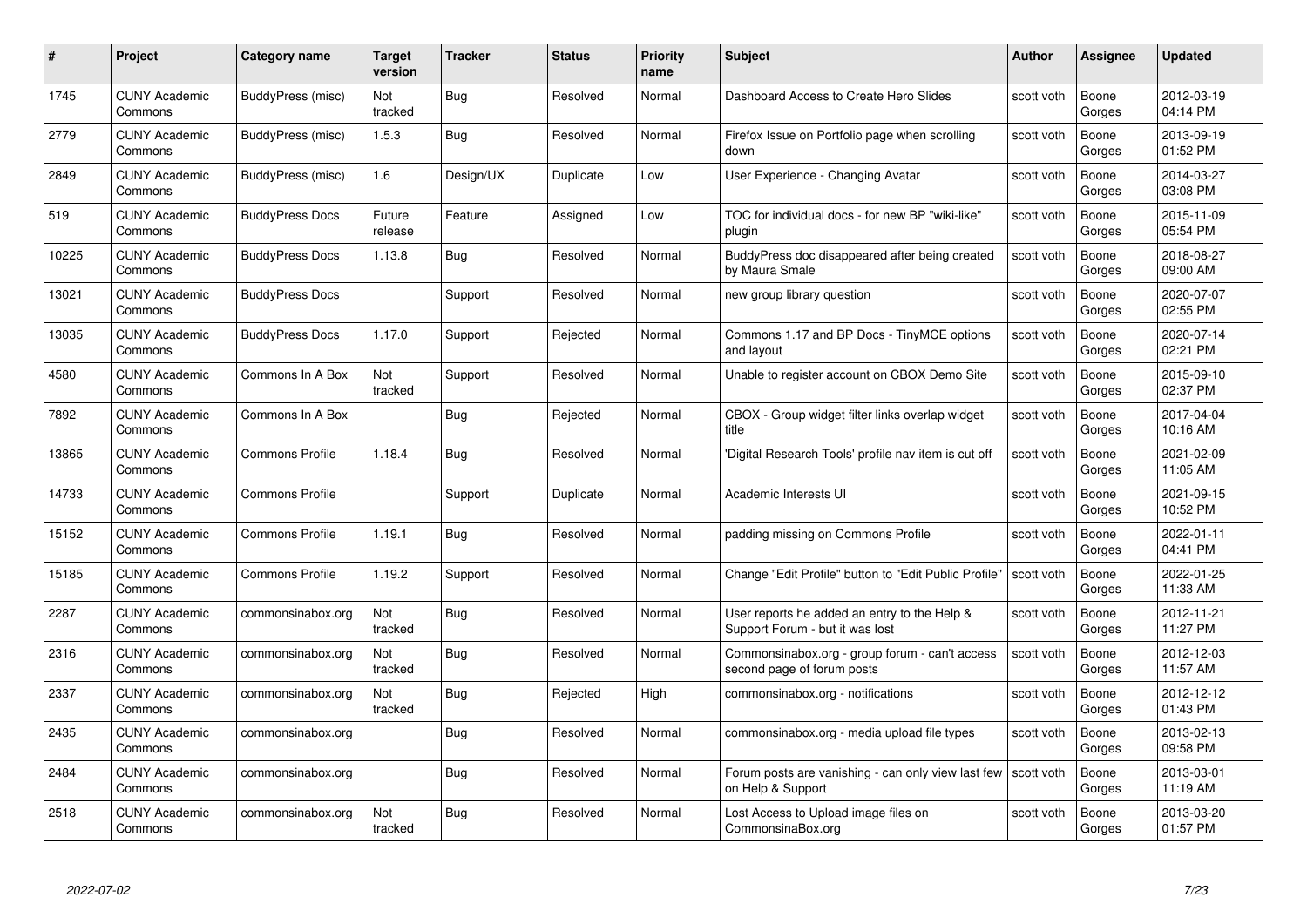| #     | Project                         | <b>Category name</b> | Target<br>version | <b>Tracker</b> | <b>Status</b> | <b>Priority</b><br>name | <b>Subject</b>                                                            | <b>Author</b> | <b>Assignee</b> | <b>Updated</b>         |
|-------|---------------------------------|----------------------|-------------------|----------------|---------------|-------------------------|---------------------------------------------------------------------------|---------------|-----------------|------------------------|
| 2561  | <b>CUNY Academic</b><br>Commons | commonsinabox.org    | Not<br>tracked    | Bug            | Resolved      | Normal                  | CSS Issues on Commonsinabox.org                                           | scott voth    | Boone<br>Gorges | 2013-05-16<br>03:31 PM |
| 2585  | <b>CUNY Academic</b><br>Commons | commonsinabox.org    | Not<br>tracked    | <b>Bug</b>     | Resolved      | Normal                  | commonsinbox.org - no "site features" option                              | scott voth    | Boone<br>Gorges | 2013-05-21<br>09:15 PM |
| 2631  | <b>CUNY Academic</b><br>Commons | commonsinabox.org    | Not<br>tracked    | <b>Bug</b>     | Resolved      | Normal                  | Bullet Points don't display in Forum posts on<br>CBOX.org                 | scott voth    | Boone<br>Gorges | 2014-05-01<br>08:11 PM |
| 2633  | <b>CUNY Academic</b><br>Commons | commonsinabox.org    | Not<br>tracked    | <b>Bug</b>     | Resolved      | Normal                  | Mentions in CBOX.org                                                      | scott voth    | Boone<br>Gorges | 2014-05-01<br>08:12 PM |
| 2965  | CUNY Academic<br>Commons        | commonsinabox.org    |                   | Support        | Resolved      | High                    | Spammers on commonsinabox.org                                             | scott voth    | Boone<br>Gorges | 2014-01-19<br>02:56 PM |
| 3841  | <b>CUNY Academic</b><br>Commons | commonsinabox.org    | Not<br>tracked    | Bug            | Resolved      | Normal                  | <b>CBOX.org Registration Plugin Not Working</b>                           | scott voth    | Boone<br>Gorges | 2016-01-26<br>03:27 PM |
| 10226 | <b>CUNY Academic</b><br>Commons | Courses              | Future<br>release | Feature        | New           | Normal                  | Add "My Courses" to drop down list                                        | scott voth    | Boone<br>Gorges | 2021-11-19<br>12:42 PM |
| 11298 | <b>CUNY Academic</b><br>Commons | Courses              | 1.16              | Feature        | Resolved      | Normal                  | Explore Ways to Make the "Courses" tab More<br>Interesting                | scott voth    | Boone<br>Gorges | 2019-12-04<br>10:51 AM |
| 14437 | <b>CUNY Academic</b><br>Commons | Courses              | 1.19.0            | <b>Bug</b>     | Resolved      | Normal                  | Deleted Sites Show Up On Courses Tab                                      | scott voth    | Boone<br>Gorges | 2022-01-04<br>12:04 PM |
| 8876  | <b>CUNY Academic</b><br>Commons | cuny.is              | 1.12.1            | Bug            | Resolved      | Normal                  | Groups cannot select cuny is URL that matches<br>their group slug exactly | scott voth    | Boone<br>Gorges | 2017-11-01<br>03:06 PM |
| 4841  | CUNY Academic<br>Commons        | Design               | Future<br>release | Bug            | Rejected      | Normal                  | Font style on "Friends" Page seems different                              | scott voth    | Boone<br>Gorges | 2015-11-03<br>07:40 AM |
| 4978  | <b>CUNY Academic</b><br>Commons | <b>Directories</b>   | 1.9.4             | Feature        | Resolved      | High                    | On Profile Provide a Way to Enter or Change<br><b>Campus Affiliation</b>  | scott voth    | Boone<br>Gorges | 2016-01-11<br>10:41 PM |
| 11173 | <b>CUNY Academic</b><br>Commons | Documentation        |                   | Support        | Resolved      | Normal                  | <b>Accessibility Checker</b>                                              | scott voth    | Boone<br>Gorges | 2019-02-26<br>11:00 PM |
| 3082  | <b>CUNY Academic</b><br>Commons | Domain Mapping       | Not<br>tracked    | Support        | Resolved      | Normal                  | Domain Mapping Request - Ruth O'Brien                                     | scott voth    | Boone<br>Gorges | 2014-03-05<br>07:16 PM |
| 3120  | <b>CUNY Academic</b><br>Commons | Domain Mapping       | Not<br>tracked    | Support        | Rejected      | Normal                  | Domain Mapping Request from Paul Julian Smith                             | scott voth    | Boone<br>Gorges | 2016-01-26<br>12:41 AM |
| 3199  | <b>CUNY Academic</b><br>Commons | Domain Mapping       |                   | Support        | Resolved      | Normal                  | domain mapping request - bethanyholmstrom.net                             | scott voth    | Boone<br>Gorges | 2014-05-08<br>02:40 PM |
| 3269  | <b>CUNY Academic</b><br>Commons | Domain Mapping       | Not<br>tracked    | Support        | Resolved      | Normal                  | Domain mapping request - Natascia Boeri                                   | scott voth    | Boone<br>Gorges | 2015-11-30<br>03:17 PM |
| 3423  | <b>CUNY Academic</b><br>Commons | Domain Mapping       | Not<br>tracked    | Support        | Resolved      | Normal                  | bkpublicscholars.org Domain Mapping Request                               | scott voth    | Boone<br>Gorges | 2016-01-26<br>12:08 PM |
| 3539  | CUNY Academic<br>Commons        | Domain Mapping       | Not<br>tracked    | Support        | Resolved      | Normal                  | Domain Mapping Request for ACERT                                          | scott voth    | Boone<br>Gorges | 2015-11-30<br>03:15 PM |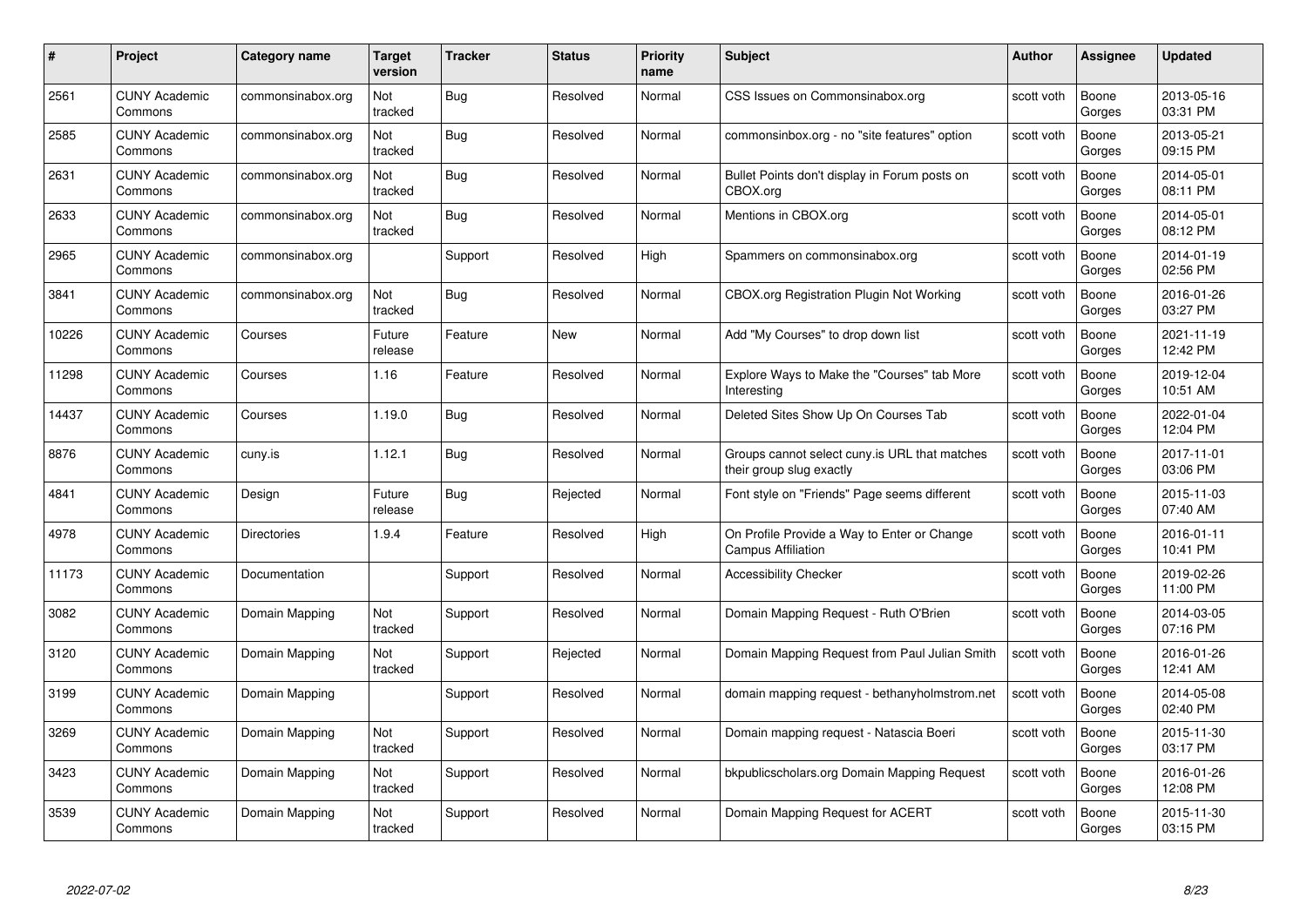| #     | Project                         | Category name       | Target<br>version | <b>Tracker</b> | <b>Status</b> | <b>Priority</b><br>name | <b>Subject</b>                                                        | <b>Author</b> | <b>Assignee</b> | <b>Updated</b>         |
|-------|---------------------------------|---------------------|-------------------|----------------|---------------|-------------------------|-----------------------------------------------------------------------|---------------|-----------------|------------------------|
| 4795  | <b>CUNY Academic</b><br>Commons | Domain Mapping      | Not<br>tracked    | Support        | Resolved      | Normal                  | Revert Domain Mapping for<br>http://bkpublicscholars.org/             | scott voth    | Boone<br>Gorges | 2015-11-01<br>05:33 PM |
| 4902  | <b>CUNY Academic</b><br>Commons | Domain Mapping      | Not<br>tracked    | Support        | Resolved      | Normal                  | domain mapping request - Patrick Sweeney                              | scott voth    | Boone<br>Gorges | 2015-12-07<br>01:32 AM |
| 4954  | <b>CUNY Academic</b><br>Commons | Domain Mapping      | Not<br>tracked    | Support        | Resolved      | Normal                  | domain mapping request - Talia Schaffer                               | scott voth    | Boone<br>Gorges | 2015-12-07<br>01:24 AM |
| 5617  | <b>CUNY Academic</b><br>Commons | Domain Mapping      | Not<br>tracked    | Support        | Resolved      | Normal                  | Domain Mapping Issue - Paul Herbert                                   | scott voth    | Boone<br>Gorges | 2016-05-30<br>12:04 PM |
| 6383  | <b>CUNY Academic</b><br>Commons | Domain Mapping      | Not<br>tracked    | Support        | Resolved      | Normal                  | Domain Mapping request - Azriel Genack                                | scott voth    | Boone<br>Gorges | 2016-10-21<br>03:48 PM |
| 6905  | <b>CUNY Academic</b><br>Commons | Domain Mapping      | Not<br>tracked    | Support        | Rejected      | Normal                  | domain mapping - Approaching Dance conference                         | scott voth    | Boone<br>Gorges | 2017-11-15<br>11:09 AM |
| 8624  | <b>CUNY Academic</b><br>Commons | Domain Mapping      | Not<br>tracked    | Support        | Resolved      | Normal                  | domain mapping request                                                | scott voth    | Boone<br>Gorges | 2017-10-05<br>12:50 PM |
| 9794  | <b>CUNY Academic</b><br>Commons | Domain Mapping      | Not<br>tracked    | Support        | Resolved      | Normal                  | domain Mapping request - Joseph Reynolds Van<br>Der Naald             | scott voth    | Boone<br>Gorges | 2018-05-22<br>01:54 PM |
| 11190 | <b>CUNY Academic</b><br>Commons | Domain Mapping      |                   | Support        | Resolved      | Normal                  | Domain Mapping Request - Kate Culkin                                  | scott voth    | Boone<br>Gorges | 2019-03-16<br>10:01 AM |
| 11764 | <b>CUNY Academic</b><br>Commons | Domain Mapping      | Not<br>tracked    | Support        | Resolved      | Normal                  | Domain Mapping request for literarybronx.com                          | scott voth    | Boone<br>Gorges | 2019-08-21<br>05:28 PM |
| 12924 | CUNY Academic<br>Commons        | Domain Mapping      | Not<br>tracked    | Support        | Resolved      | Normal                  | Domain Mapping request - Sam Phillips                                 | scott voth    | Boone<br>Gorges | 2020-06-12<br>03:29 PM |
| 13924 | <b>CUNY Academic</b><br>Commons | Domain Mapping      | Not<br>tracked    | Support        | Resolved      | Normal                  | domain mapping - cunyhumanitiesalliance.org                           | scott voth    | Boone<br>Gorges | 2021-02-02<br>05:39 PM |
| 14452 | <b>CUNY Academic</b><br>Commons | Domain Mapping      | Not<br>tracked    | Support        | Resolved      | Normal                  | domain mapping - hilarieashton.com                                    | scott voth    | Boone<br>Gorges | 2021-05-17<br>10:46 AM |
| 15223 | <b>CUNY Academic</b><br>Commons | Domain Mapping      | Not<br>tracked    | Support        | Resolved      | Normal                  | domain mapping - preludenyc.org                                       | scott voth    | Boone<br>Gorges | 2022-02-02<br>02:24 PM |
| 15395 | <b>CUNY Academic</b><br>Commons | Domain Mapping      | 1.19.5            | Support        | Resolved      | Normal                  | Domain Mapping - Queens College Department of<br><b>Urban Studies</b> | scott voth    | Boone<br>Gorges | 2022-02-22<br>11:40 AM |
| 15626 | <b>CUNY Academic</b><br>Commons | Domain Mapping      | Not<br>tracked    | Support        | Resolved      | Normal                  | domain mapping - Jason tougaw                                         | scott voth    | Boone<br>Gorges | 2022-03-15<br>02:10 PM |
| 15965 | <b>CUNY Academic</b><br>Commons | Domain Mapping      | Not<br>tracked    | Support        | Resolved      | Normal                  | Domain Mapping - Joseph van der Naald                                 | scott voth    | Boone<br>Gorges | 2022-04-29<br>04:06 PM |
| 16167 | <b>CUNY Academic</b><br>Commons | Domain Mapping      |                   | Bug            | Resolved      | Normal                  | qcurban.org/loading issue                                             | scott voth    | Boone<br>Gorges | 2022-05-26<br>03:29 PM |
| 3395  | CUNY Academic<br>Commons        | Email Notifications | Not<br>tracked    | <b>Bug</b>     | Rejected      | Normal                  | email notification not received                                       | scott voth    | Boone<br>Gorges | 2016-01-26<br>12:05 PM |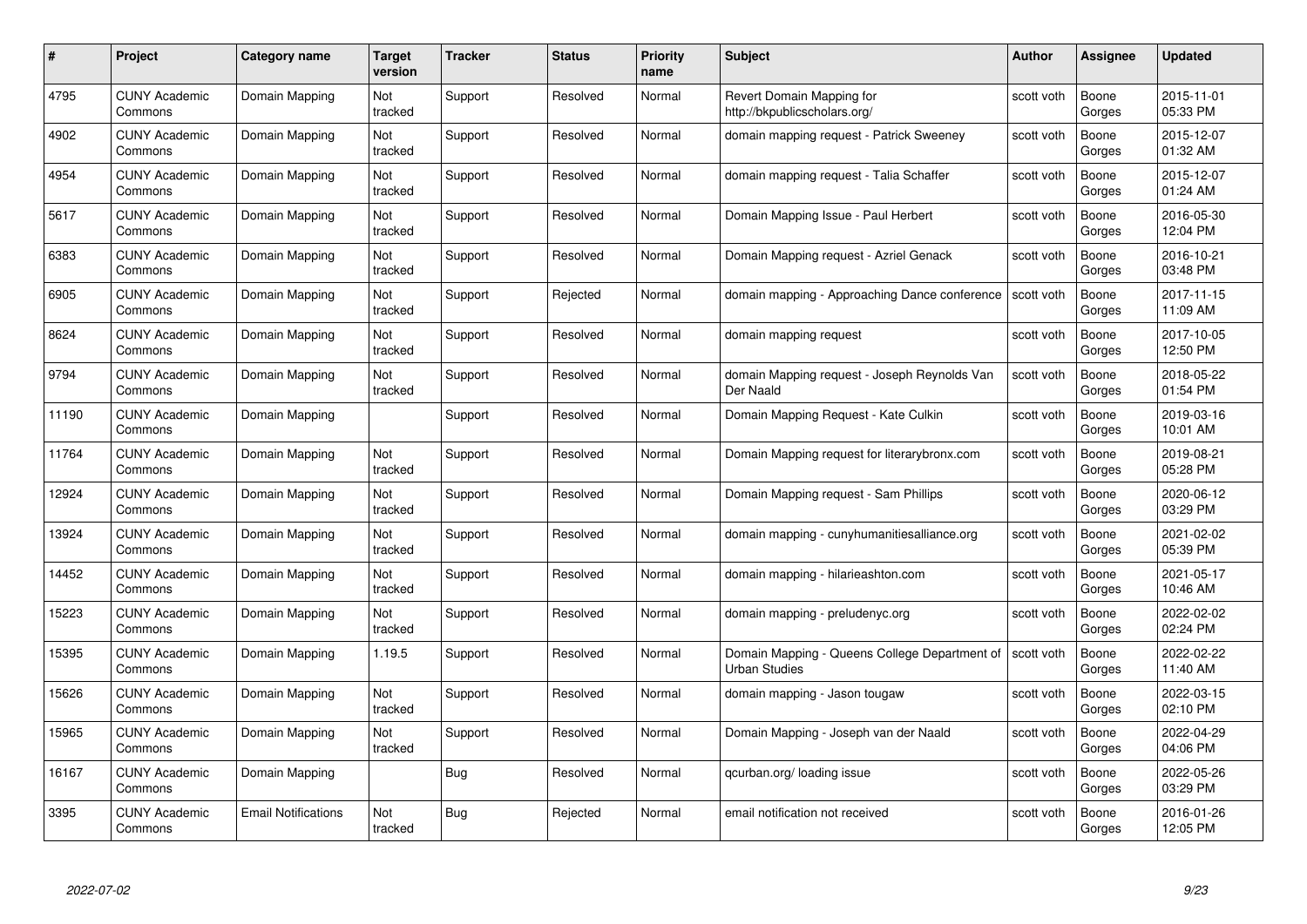| #     | Project                         | Category name             | <b>Target</b><br>version | <b>Tracker</b> | <b>Status</b> | <b>Priority</b><br>name | <b>Subject</b>                                                                   | <b>Author</b> | Assignee        | <b>Updated</b>         |
|-------|---------------------------------|---------------------------|--------------------------|----------------|---------------|-------------------------|----------------------------------------------------------------------------------|---------------|-----------------|------------------------|
| 1237  | <b>CUNY Academic</b><br>Commons | Events                    | 1.8                      | Feature        | Resolved      | Normal                  | Develop Commons Calendar of Events Plugin                                        | scott voth    | Boone<br>Gorges | 2016-02-15<br>11:19 PM |
| 6539  | <b>CUNY Academic</b><br>Commons | Events                    | 1.10                     | Bug            | Resolved      | Normal                  | Event Room numbers don't seem to be persisted<br>Commons 1.10 testing            | scott voth    | Boone<br>Gorges | 2016-10-31<br>04:23 PM |
| 11531 | <b>CUNY Academic</b><br>Commons | Events                    | Future<br>release        | Feature        | <b>New</b>    | Normal                  | Main Events calendar should include non-public<br>events that user has access to | scott voth    | Boone<br>Gorges | 2019-06-11<br>10:00 AM |
| 3964  | <b>CUNY Academic</b><br>Commons | <b>Group Announcments</b> | 1.8.17                   | Bug            | Resolved      | Normal                  | "There was a problem" error when posting<br>Group Announcement                   | scott voth    | Boone<br>Gorges | 2015-11-18<br>05:45 PM |
| 4455  | <b>CUNY Academic</b><br>Commons | <b>Group Files</b>        | 1.8.8                    | Bug            | Resolved      | High                    | Group Files Download to zip Not working                                          | scott voth    | Boone<br>Gorges | 2015-08-19<br>09:58 AM |
| 11754 | <b>CUNY Academic</b><br>Commons | Group Files               | Not<br>tracked           | Support        | Resolved      | Normal                  | Group file folder delete                                                         | scott voth    | Boone<br>Gorges | 2019-08-15<br>05:10 PM |
| 4407  | <b>CUNY Academic</b><br>Commons | Group Forums              |                          | Bug            | Resolved      | Normal                  | Disable Forum on Existing group is not working                                   | scott voth    | Boone<br>Gorges | 2015-08-11<br>03:13 PM |
| 7894  | <b>CUNY Academic</b><br>Commons | Group Forums              |                          | Bug            | Duplicate     | Normal                  | Forum topics not showing former content                                          | scott voth    | Boone<br>Gorges | 2017-04-02<br>06:30 PM |
| 13410 | <b>CUNY Academic</b><br>Commons | Group Library             | 1.17.5                   | Support        | Resolved      | Normal                  | Group Library Add item with special characters in<br>title                       | scott voth    | Boone<br>Gorges | 2020-10-01<br>12:40 PM |
| 13933 | <b>CUNY Academic</b><br>Commons | Group Library             | 1.18.4                   | <b>Bug</b>     | Resolved      | Normal                  | Group Library Paging Issue                                                       | scott voth    | Boone<br>Gorges | 2021-02-09<br>11:05 AM |
| 3335  | <b>CUNY Academic</b><br>Commons | Home Page                 | Not<br>tracked           | Support        | Resolved      | Normal                  | Lost Access to Create Hero Slides                                                | scott voth    | Boone<br>Gorges | 2014-07-22<br>10:07 PM |
| 15159 | <b>CUNY Academic</b><br>Commons | Home Page                 | 1.19.1                   | Bug            | Resolved      | Normal                  | My Sites - hyperlinks not working                                                | scott voth    | Boone<br>Gorges | 2022-01-06<br>01:38 PM |
| 15788 | <b>CUNY Academic</b><br>Commons | Home Page                 | 1.19.7                   | Bug            | Resolved      | Normal                  | long site titles on home page                                                    | scott voth    | Boone<br>Gorges | 2022-04-12<br>11:31 AM |
| 3728  | <b>CUNY Academic</b><br>Commons | Homepage Slides           | Not<br>tracked           | Support        | Resolved      | Normal                  | Lost Access to Create Hero Slides                                                | scott voth    | Boone<br>Gorges | 2014-12-28<br>02:18 PM |
| 5189  | <b>CUNY Academic</b><br>Commons | Homepage Slides           | Not<br>tracked           | Support        | Resolved      | Normal                  | Lost Access to Create Hero Slides                                                | scott voth    | Boone<br>Gorges | 2016-02-01<br>10:45 AM |
| 8153  | <b>CUNY Academic</b><br>Commons | Homepage Slides           |                          | <b>Bug</b>     | Resolved      | Normal                  | Hero Slide Permissions                                                           | scott voth    | Boone<br>Gorges | 2017-05-17<br>08:29 PM |
| 3523  | <b>CUNY Academic</b><br>Commons | My Commons                | 1.8                      | Bug            | Resolved      | Normal                  | 1.7 Testing - "Reply" and Post Button                                            | scott voth    | Boone<br>Gorges | 2015-04-09<br>05:19 PM |
| 10000 | <b>CUNY Academic</b><br>Commons | Performance               | Not<br>tracked           | Bug            | Resolved      | Normal                  | Pages display correctly but cannot edit them                                     | scott voth    | Boone<br>Gorges | 2018-07-13<br>12:31 PM |
| 13892 | <b>CUNY Academic</b><br>Commons | Performance               |                          | Bug            | Rejected      | Normal                  | Sluggish Response Times                                                          | scott voth    | Boone<br>Gorges | 2021-01-28<br>08:45 PM |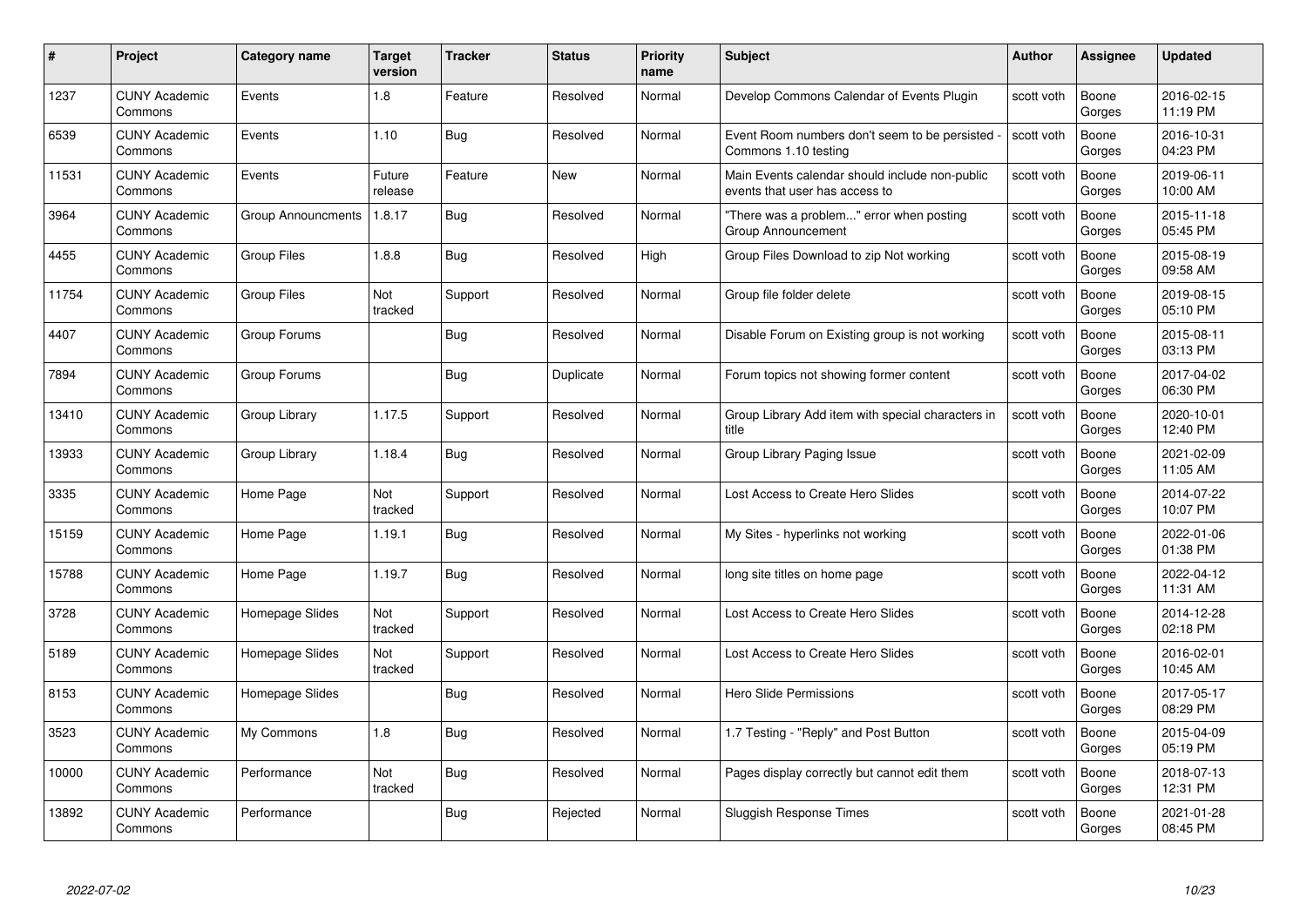| #     | Project                         | <b>Category name</b>     | Target<br>version | <b>Tracker</b> | <b>Status</b> | <b>Priority</b><br>name | <b>Subject</b>                                                                              | <b>Author</b> | Assignee        | <b>Updated</b>         |
|-------|---------------------------------|--------------------------|-------------------|----------------|---------------|-------------------------|---------------------------------------------------------------------------------------------|---------------|-----------------|------------------------|
| 4373  | <b>CUNY Academic</b><br>Commons | <b>Public Portfolio</b>  | Not<br>tracked    | Support        | Resolved      | Normal                  | Delete Old "Title" section from Member's public<br>portfolio page                           | scott voth    | Boone<br>Gorges | 2015-08-04<br>09:01 PM |
| 11496 | <b>CUNY Academic</b><br>Commons | Public Portfolio         | 1.15.2            | Support        | New           | Normal                  | Replace Twitter Icon on Member Portfolio page                                               | scott voth    | Boone<br>Gorges | 2019-06-06<br>01:03 PM |
| 13493 | <b>CUNY Academic</b><br>Commons | <b>Public Portfolio</b>  | 1.17.6            | Bug            | Resolved      | Normal                  | Member Profiles - Free Entry Widget Displays<br>URL encoded text                            | scott voth    | Boone<br>Gorges | 2020-10-27<br>11:00 AM |
| 13494 | <b>CUNY Academic</b><br>Commons | <b>Public Portfolio</b>  | 1.17.6            | Bug            | Resolved      | Normal                  | Brief Descriptor and About You Profile Fields do<br>not display on mobile devices           | scott voth    | Boone<br>Gorges | 2020-10-27<br>11:00 AM |
| 13604 | <b>CUNY Academic</b><br>Commons | <b>Public Portfolio</b>  | 2.0.0             | Support        | Resolved      | Normal                  | Public Profile on Mobile Format                                                             | scott voth    | Boone<br>Gorges | 2022-05-26<br>11:36 AM |
| 4445  | <b>CUNY Academic</b><br>Commons | Registration             | Not<br>tracked    | Bug            | Resolved      | Normal                  | user alisonorlando is trying to register - no email<br>received                             | scott voth    | Boone<br>Gorges | 2015-08-20<br>12:35 PM |
| 5089  | <b>CUNY Academic</b><br>Commons | Server                   | 1.9.4             | Support        | Resolved      | Urgent                  | response time sluggish                                                                      | scott voth    | Boone<br>Gorges | 2016-01-11<br>10:16 PM |
| 8325  | <b>CUNY Academic</b><br>Commons | Server                   | Not<br>tracked    | Support        | Resolved      | Normal                  | intermittent server issues                                                                  | scott voth    | Boone<br>Gorges | 2017-07-01<br>10:57 AM |
| 14986 | <b>CUNY Academic</b><br>Commons | Server                   | Not<br>tracked    | <b>Bug</b>     | Resolved      | High                    | Commons Site Down?                                                                          | scott voth    | Boone<br>Gorges | 2021-11-23<br>04:21 PM |
| 13492 | <b>CUNY Academic</b><br>Commons | Shortcodes and<br>embeds | 1.17.6            | Support        | Resolved      | Normal                  | customized handler for quizlet embeds                                                       | scott voth    | Boone<br>Gorges | 2020-10-27<br>11:00 AM |
| 15267 | CUNY Academic<br>Commons        | Shortcodes and<br>embeds | 1.19.4            | Feature        | Resolved      | Normal                  | Embed a Microsoft Form                                                                      | scott voth    | Boone<br>Gorges | 2022-02-22<br>11:01 AM |
| 14697 | <b>CUNY Academic</b><br>Commons | Support                  | 1.18.16           | Support        | Resolved      | Normal                  | Neatline map embed                                                                          | scott voth    | Boone<br>Gorges | 2021-08-10<br>11:16 AM |
| 15160 | <b>CUNY Academic</b><br>Commons | Teaching                 | 1.19.1            | Support        | Resolved      | Normal                  | <b>OER Checkbox question</b>                                                                | scott voth    | Boone<br>Gorges | 2022-01-11<br>04:41 PM |
| 3348  | <b>CUNY Academic</b><br>Commons | Toolbar                  | 1.6.11            | <b>Bug</b>     | Resolved      | Normal                  | "Publications on the Commons" option missing on<br>"About" link accessed from the Admin Bar | scott voth    | Boone<br>Gorges | 2014-08-01<br>08:55 AM |
| 11529 | <b>CUNY Academic</b><br>Commons | Twitter page             | 1.15.3            | <b>Bug</b>     | Resolved      | Normal                  | Twitter sub-menu option showing a lot of blank<br>results                                   | scott voth    | Boone<br>Gorges | 2019-06-10<br>01:04 PM |
| 5828  | <b>CUNY Academic</b><br>Commons | Upgrades                 | 1.9.22            | Bug            | Resolved      | High                    | New Server - File Uploads                                                                   | scott voth    | Boone<br>Gorges | 2016-08-02<br>12:00 AM |
| 294   | <b>CUNY Academic</b><br>Commons | Wiki                     | 1.0.2             | <b>Bug</b>     | Resolved      | Normal                  | TagAsCategory extension on the Wiki                                                         | scott voth    | Boone<br>Gorges | 2010-09-02<br>10:53 AM |
| 299   | <b>CUNY Academic</b><br>Commons | Wiki                     | 1.0.2             | <b>Bug</b>     | Resolved      | Normal                  | Wiki Sidebar Search Option                                                                  | scott voth    | Boone<br>Gorges | 2010-09-02<br>10:46 AM |
| 437   | <b>CUNY Academic</b><br>Commons | Wiki                     | Not<br>tracked    | Bug            | Resolved      | High                    | Wiki not displaying images in newer pages                                                   | scott voth    | Boone<br>Gorges | 2010-12-07<br>08:39 AM |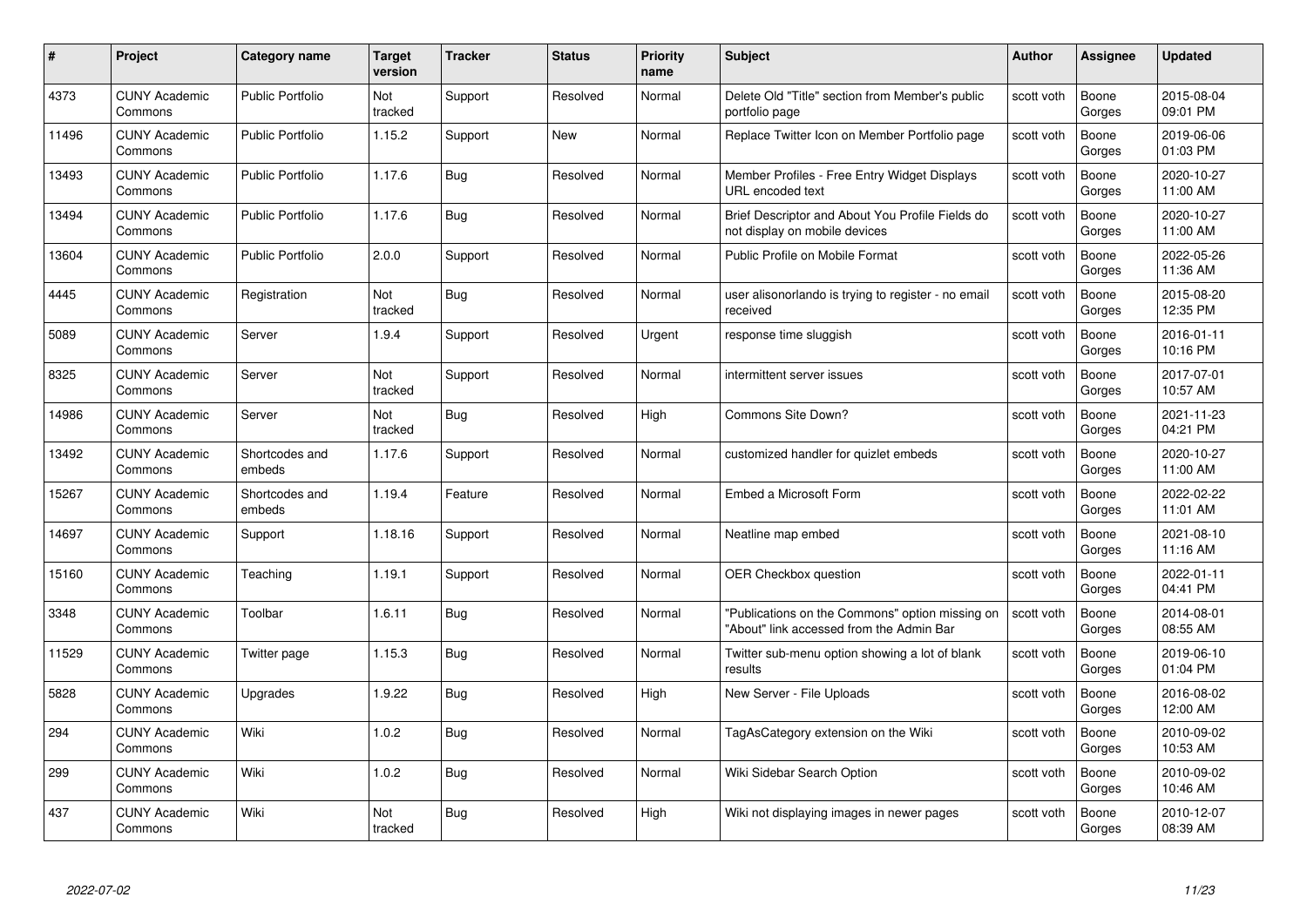| #     | Project                         | Category name     | <b>Target</b><br>version | <b>Tracker</b> | <b>Status</b>        | <b>Priority</b><br>name | <b>Subject</b>                                                                | Author     | Assignee        | <b>Updated</b>         |
|-------|---------------------------------|-------------------|--------------------------|----------------|----------------------|-------------------------|-------------------------------------------------------------------------------|------------|-----------------|------------------------|
| 438   | <b>CUNY Academic</b><br>Commons | Wiki              | Not<br>tracked           | Bug            | Resolved             | High                    | lost write privileges on wiki image folder                                    | scott voth | Boone<br>Gorges | 2010-12-07<br>10:26 AM |
| 460   | <b>CUNY Academic</b><br>Commons | Wiki              | Not<br>tracked           | Bug            | Resolved             | Normal                  | Older Images not showing up on Wiki after release scott voth<br>1.1.1         |            | Boone<br>Gorges | 2010-12-21<br>04:46 PM |
| 1379  | <b>CUNY Academic</b><br>Commons | Wiki              | 1.3                      | Bug            | Resolved             | Normal                  | Help Link in the Admin Bar points to old Help<br>Page                         | scott voth | Boone<br>Gorges | 2011-12-09<br>09:08 AM |
| 1465  | <b>CUNY Academic</b><br>Commons | Wiki              | 1.3.4                    | <b>Bug</b>     | Resolved             | Normal                  | TagAsCategory Extension & Wiki Inc Plugin                                     | scott voth | Boone<br>Gorges | 2012-01-10<br>08:46 PM |
| 2056  | <b>CUNY Academic</b><br>Commons | Wiki              |                          | Bug            | Rejected             | Normal                  | MediaWiki - Embedding Video Functionality<br>Seems Broken                     | scott voth | Boone<br>Gorges | 2016-05-31<br>12:16 PM |
| 8602  | <b>CUNY Academic</b><br>Commons | WordPress - Media |                          | Support        | Duplicate            | Normal                  | Member not able to access Media tab on site                                   | scott voth | Boone<br>Gorges | 2017-08-29<br>11:54 AM |
| 11386 | <b>CUNY Academic</b><br>Commons | WordPress - Media | Not<br>tracked           | Support        | Reporter<br>Feedback | Normal                  | disappearing images                                                           | scott voth | Boone<br>Gorges | 2019-05-14<br>10:32 AM |
| 12853 | <b>CUNY Academic</b><br>Commons | WordPress - Media |                          | <b>Bug</b>     | Resolved             | Normal                  | Download All Media throws error                                               | scott voth | Boone<br>Gorges | 2020-05-29<br>09:26 AM |
| 15687 | <b>CUNY Academic</b><br>Commons | WordPress - Media | 1.19.7                   | Feature        | Resolved             | Normal                  | <b>Embed Microsoft Sway Content</b>                                           | scott voth | Boone<br>Gorges | 2022-04-12<br>11:31 AM |
| 447   | <b>CUNY Academic</b><br>Commons | WordPress (misc)  | 1.1.4                    | Bug            | Resolved             | Normal                  | Widgetize Google Gadjets plugin                                               | scott voth | Boone<br>Gorges | 2010-12-18<br>12:24 PM |
| 448   | <b>CUNY Academic</b><br>Commons | WordPress (misc)  | 1.1.4                    | Bug            | Resolved             | Normal                  | Media Element HTML5 Player Plugin                                             | scott voth | Boone<br>Gorges | 2010-12-18<br>11:16 AM |
| 461   | <b>CUNY Academic</b><br>Commons | WordPress (misc)  | 1.1.3                    | Bug            | Resolved             | Normal                  | Atahualpa 3.3.3 - does it need to be upgraded for<br><b>WP3?</b>              | scott voth | Boone<br>Gorges | 2010-12-13<br>09:15 PM |
| 535   | <b>CUNY Academic</b><br>Commons | WordPress (misc)  | 1.1.10                   | Bug            | Resolved             | Low                     | Unable to Activate "Apture" Plugin on new blog                                | scott voth | Boone<br>Gorges | 2011-03-08<br>08:45 PM |
| 569   | <b>CUNY Academic</b><br>Commons | WordPress (misc)  | 1.1.10                   | Bug            | Resolved             | Normal                  | Issue found switching between Green Park, Woo<br>Canvas Theme, and back again | scott voth | Boone<br>Gorges | 2011-02-08<br>05:35 PM |
| 587   | <b>CUNY Academic</b><br>Commons | WordPress (misc)  | 1.1.10                   | Feature        | Resolved             | Normal                  | Zotero Plugin - ZotPress                                                      | scott voth | Boone<br>Gorges | 2011-02-21<br>05:44 PM |
| 1155  | <b>CUNY Academic</b><br>Commons | WordPress (misc)  | 1.2.5                    | Feature        | Resolved             | Normal                  | Add Fancybox WordPress plugin                                                 | scott voth | Boone<br>Gorges | 2011-09-12<br>05:48 PM |
| 1222  | <b>CUNY Academic</b><br>Commons | WordPress (misc)  | 1.5                      | Feature        | Resolved             | Normal                  | Evaluate Premium Themes for "The Commons"<br>Classified"                      | scott voth | Boone<br>Gorges | 2011-11-29<br>10:23 AM |
| 1355  | <b>CUNY Academic</b><br>Commons | WordPress (misc)  | 1.3                      | Feature        | Resolved             | Normal                  | Plugin request: Tagline Rotator                                               | scott voth | Boone<br>Gorges | 2011-12-08<br>07:04 PM |
| 1396  | <b>CUNY Academic</b><br>Commons | WordPress (misc)  | 1.3.13                   | Bug            | Resolved             | Normal                  | InLine Google Docs Plugin Not Working                                         | scott voth | Boone<br>Gorges | 2012-05-22<br>11:36 AM |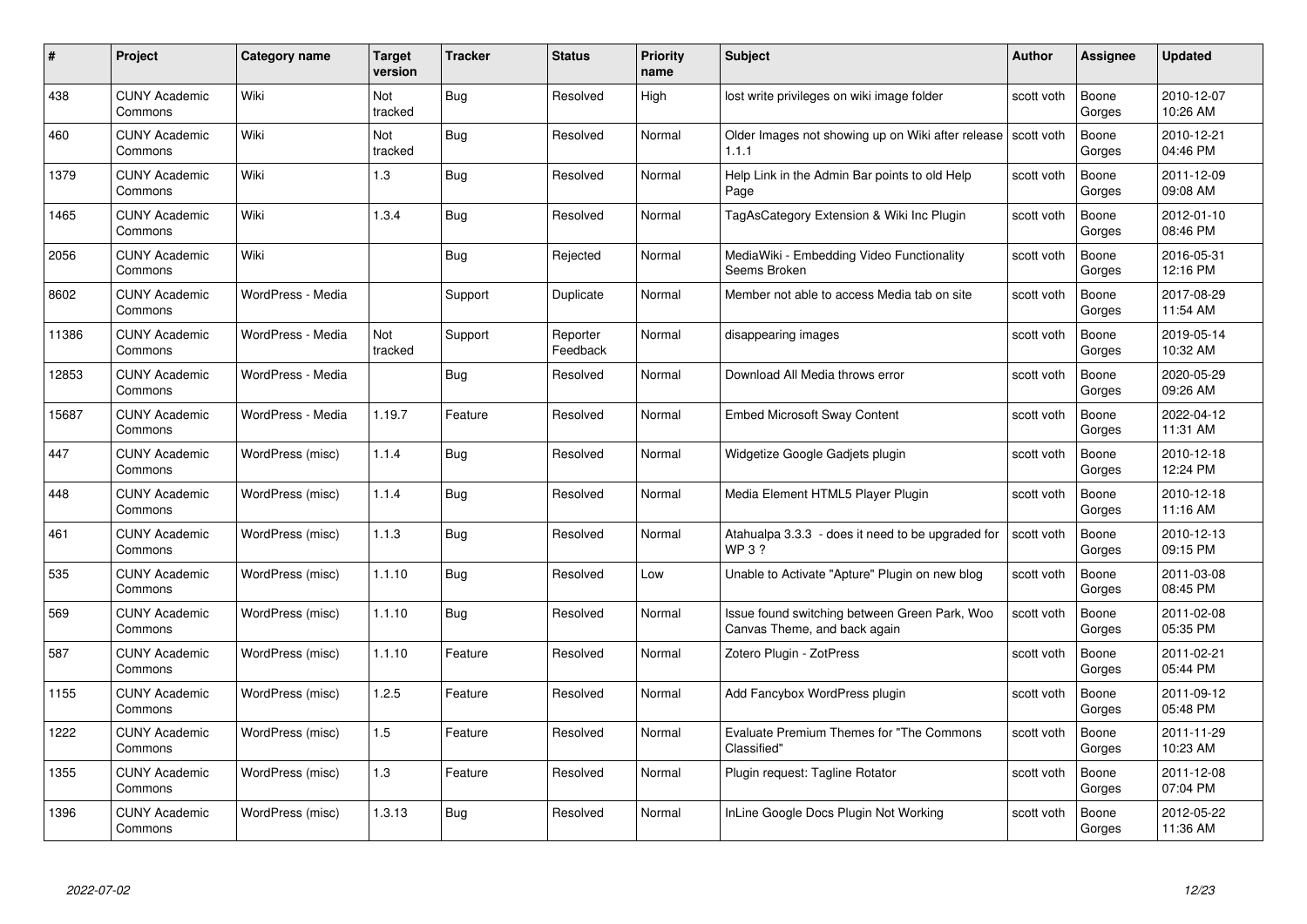| #    | Project                         | <b>Category name</b> | Target<br>version | <b>Tracker</b> | <b>Status</b> | <b>Priority</b><br>name | <b>Subject</b>                                                            | <b>Author</b> | <b>Assignee</b> | <b>Updated</b>         |
|------|---------------------------------|----------------------|-------------------|----------------|---------------|-------------------------|---------------------------------------------------------------------------|---------------|-----------------|------------------------|
| 1427 | <b>CUNY Academic</b><br>Commons | WordPress (misc)     | 1.3.5             | Feature        | Resolved      | Normal                  | Plugin Request: jQuery Vertical Accordion Menu                            | scott voth    | Boone<br>Gorges | 2012-01-16<br>08:17 PM |
| 1502 | <b>CUNY Academic</b><br>Commons | WordPress (misc)     | 1.3.4             | Support        | Resolved      | Normal                  | The Commons Classified - ClassiPress Theme                                | scott voth    | Boone<br>Gorges | 2012-01-13<br>09:09 AM |
| 1645 | <b>CUNY Academic</b><br>Commons | WordPress (misc)     | 1.3.8             | <b>Bug</b>     | Resolved      | Normal                  | WordTube Plugin can't find "JW Player" - fails to<br>play .swf files      | scott voth    | Boone<br>Gorges | 2012-02-23<br>07:27 PM |
| 1656 | <b>CUNY Academic</b><br>Commons | WordPress (misc)     | 1.3.10            | Bug            | Rejected      | High                    | WordTube Player Still Doesn't Play SWF Files                              | scott voth    | Boone<br>Gorges | 2012-03-29<br>07:59 PM |
| 1716 | CUNY Academic<br>Commons        | WordPress (misc)     | 1.3.9             | Feature        | Resolved      | Normal                  | Plugin Request: Blogger Importer                                          | scott voth    | Boone<br>Gorges | 2012-03-12<br>11:56 AM |
| 1717 | <b>CUNY Academic</b><br>Commons | WordPress (misc)     | 1.3.9             | <b>Bug</b>     | Resolved      | Normal                  | SimplePie For WP not working - need a writable<br>Cache Folder            | scott voth    | Boone<br>Gorges | 2012-03-12<br>12:17 PM |
| 1718 | <b>CUNY Academic</b><br>Commons | WordPress (misc)     | 1.4               | Feature        | Resolved      | Normal                  | Plugin Request - Live Journal Importer                                    | scott voth    | Boone<br>Gorges | 2012-03-19<br>10:48 PM |
| 1719 | <b>CUNY Academic</b><br>Commons | WordPress (misc)     | 1.3.9             | Feature        | Resolved      | Normal                  | Plugin Request: RSS Importer                                              | scott voth    | Boone<br>Gorges | 2012-03-12<br>11:59 AM |
| 1720 | <b>CUNY Academic</b><br>Commons | WordPress (misc)     | 1.3.9             | Feature        | Resolved      | Normal                  | Plugin Request: Tumblr Importer                                           | scott voth    | Boone<br>Gorges | 2012-03-12<br>11:57 AM |
| 1746 | <b>CUNY Academic</b><br>Commons | WordPress (misc)     | 1.3.10            | Feature        | Resolved      | Normal                  | Max Number of Items in a Tag Cloud                                        | scott voth    | Boone<br>Gorges | 2012-03-29<br>10:09 AM |
| 1797 | CUNY Academic<br>Commons        | WordPress (misc)     | 1.3.10.1          | Bug            | Resolved      | Urgent                  | JITP link doesn't seem to be working - "page not<br>redirecting properly" | scott voth    | Boone<br>Gorges | 2012-03-30<br>08:38 AM |
| 1848 | <b>CUNY Academic</b><br>Commons | WordPress (misc)     | 1.3.13            | <b>Bug</b>     | Resolved      | Normal                  | Having Issues with Saving Menu Changes on the<br><b>Commons Codex</b>     | scott voth    | Boone<br>Gorges | 2012-04-26<br>07:48 PM |
| 1932 | <b>CUNY Academic</b><br>Commons | WordPress (misc)     | Not<br>tracked    | Bug            | Resolved      | Normal                  | Lost access to Create Hero Slides                                         | scott voth    | Boone<br>Gorges | 2012-06-12<br>08:34 AM |
| 1947 | <b>CUNY Academic</b><br>Commons | WordPress (misc)     | 1.3.15            | <b>Bug</b>     | Rejected      | Normal                  | Inline Google Docs - SSL required                                         | scott voth    | Boone<br>Gorges | 2012-06-25<br>09:12 AM |
| 1948 | <b>CUNY Academic</b><br>Commons | WordPress (misc)     | 1.3.15            | <b>Bug</b>     | Rejected      | Normal                  | Verite Timeline plugin                                                    | scott voth    | Boone<br>Gorges | 2012-06-25<br>09:10 AM |
| 2009 | <b>CUNY Academic</b><br>Commons | WordPress (misc)     | 1.3.17            | Feature        | Resolved      | Urgent                  | New Child Theme for Woo Theme 'Simplicity'                                | scott voth    | Boone<br>Gorges | 2012-08-01<br>12:25 AM |
| 2209 | <b>CUNY Academic</b><br>Commons | WordPress (misc)     |                   | Feature        | Resolved      | Normal                  | Install Q & A Plugin on Commonsinabox.org                                 | scott voth    | Boone<br>Gorges | 2012-10-21<br>10:53 AM |
| 2347 | <b>CUNY Academic</b><br>Commons | WordPress (misc)     | Not<br>tracked    | Bug            | Resolved      | High                    | higheredexecutivecertificate.commons.gc.cuny.ed<br>u/                     | scott voth    | Boone<br>Gorges | 2014-05-01<br>08:00 PM |
| 2392 | CUNY Academic<br>Commons        | WordPress (misc)     | Not<br>tracked    | <b>Bug</b>     | Resolved      | Normal                  | Lost Access to Create Hero Slides                                         | scott voth    | Boone<br>Gorges | 2013-02-04<br>10:25 AM |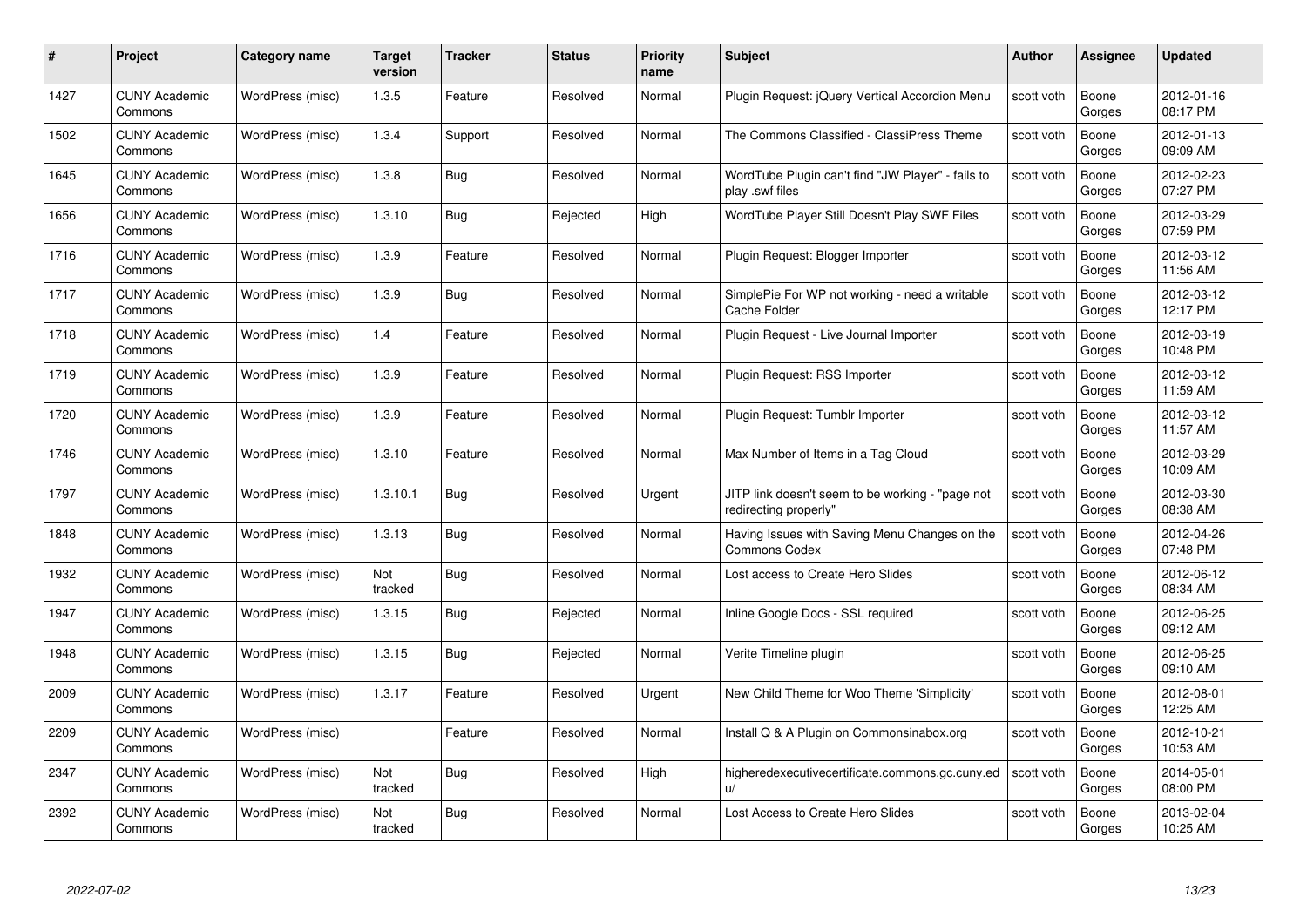| #     | Project                         | <b>Category name</b>              | Target<br>version | <b>Tracker</b> | <b>Status</b> | <b>Priority</b><br>name | <b>Subject</b>                                               | <b>Author</b> | <b>Assignee</b> | <b>Updated</b>         |
|-------|---------------------------------|-----------------------------------|-------------------|----------------|---------------|-------------------------|--------------------------------------------------------------|---------------|-----------------|------------------------|
| 2436  | <b>CUNY Academic</b><br>Commons | WordPress (misc)                  | 1.4.20            | Bug            | Resolved      | Normal                  | Commons News blog - Commons Buzz Slider                      | scott voth    | Boone<br>Gorges | 2013-02-28<br>11:27 AM |
| 2511  | <b>CUNY Academic</b><br>Commons | WordPress (misc)                  |                   | Bug            | Resolved      | Normal                  | Lost Access to Create Hero Slides                            | scott voth    | Boone<br>Gorges | 2013-03-11<br>10:24 AM |
| 2581  | <b>CUNY Academic</b><br>Commons | WordPress (misc)                  | 1.6.3             | Bug            | Resolved      | Low                     | <b>Blog Deleted?</b>                                         | scott voth    | Boone<br>Gorges | 2014-05-12<br>02:46 PM |
| 2679  | <b>CUNY Academic</b><br>Commons | WordPress (misc)                  | Not<br>tracked    | Support        | Resolved      | Normal                  | WP Post to PDF plugin Logo                                   | scott voth    | Boone<br>Gorges | 2014-11-03<br>03:53 PM |
| 2813  | CUNY Academic<br>Commons        | WordPress (misc)                  | 1.5.5             | Feature        | Resolved      | Normal                  | WordPress plugin request - MailPoet                          | scott voth    | Boone<br>Gorges | 2013-10-11<br>08:18 PM |
| 2878  | <b>CUNY Academic</b><br>Commons | WordPress (misc)                  | Not<br>tracked    | Support        | Resolved      | Normal                  | Domain Mapping Request - Sarah Welsh                         | scott voth    | Boone<br>Gorges | 2016-01-26<br>12:39 AM |
| 2900  | <b>CUNY Academic</b><br>Commons | WordPress (misc)                  |                   | Support        | Resolved      | Normal                  | Theme request - Imbalance2                                   | scott voth    | Boone<br>Gorges | 2013-11-23<br>10:30 AM |
| 2966  | <b>CUNY Academic</b><br>Commons | WordPress (misc)                  |                   | Support        | Resolved      | Normal                  | Lost Access to Create/Deactivate Hero Slides                 | scott voth    | Boone<br>Gorges | 2014-01-20<br>05:06 PM |
| 3500  | <b>CUNY Academic</b><br>Commons | WordPress (misc)                  |                   | Support        | Rejected      | Normal                  | Invitation to Join Site Unsuccessful?                        | scott voth    | Boone<br>Gorges | 2014-09-28<br>01:28 PM |
| 3935  | <b>CUNY Academic</b><br>Commons | WordPress (misc)                  |                   | Bug            | Duplicate     | Normal                  | Member consistently gets blank page.php when<br>saving posts | scott voth    | Boone<br>Gorges | 2015-03-21<br>12:00 PM |
| 4631  | CUNY Academic<br>Commons        | WordPress (misc)                  | Not<br>tracked    | Bug            | Rejected      | High                    | caching/ssl issues ??                                        | scott voth    | Boone<br>Gorges | 2016-01-26<br>10:35 AM |
| 7954  | <b>CUNY Academic</b><br>Commons | WordPress (misc)                  | Not<br>tracked    | Support        | Resolved      | Normal                  | Public site not showing up in "Sites"                        | scott voth    | Boone<br>Gorges | 2017-11-15<br>11:01 AM |
| 12955 | <b>CUNY Academic</b><br>Commons | WordPress (misc)                  | 1.16.14           | Support        | Resolved      | Normal                  | Leaflet JS maps                                              | scott voth    | Boone<br>Gorges | 2020-06-23<br>10:53 AM |
| 12961 | <b>CUNY Academic</b><br>Commons | WordPress (misc)                  | 1.16.14           | Support        | Resolved      | Normal                  | Embed Loom.com resources                                     | scott voth    | Boone<br>Gorges | 2020-06-22<br>01:07 PM |
| 12962 | <b>CUNY Academic</b><br>Commons | WordPress (misc)                  | 1.16.14           | Support        | Resolved      | Normal                  | knowmia embed                                                | scott voth    | Boone<br>Gorges | 2020-06-23<br>02:56 PM |
| 14113 | <b>CUNY Academic</b><br>Commons | WordPress (misc)                  | Future<br>release | Bug            | Hold          | Normal                  | Block Editor Not Working on this page - Json error           | scott voth    | Boone<br>Gorges | 2021-03-05<br>11:01 AM |
| 15767 | <b>CUNY Academic</b><br>Commons | WordPress (misc)                  |                   | Support        | New           | Normal                  | Site loading slowly                                          | scott voth    | Boone<br>Gorges | 2022-04-04<br>08:56 PM |
| 15830 | <b>CUNY Academic</b><br>Commons | WordPress (misc)                  | 1.19.7            | Feature        | Resolved      | Normal                  | zeemaps embed                                                | scott voth    | Boone<br>Gorges | 2022-04-12<br>11:31 AM |
| 3957  | <b>CUNY Academic</b><br>Commons | <b>WordPress</b><br>(Permissions) |                   | Support        | Resolved      | Normal                  | Lost Access to Create Hero Slides                            | scott voth    | Boone<br>Gorges | 2015-03-30<br>08:57 PM |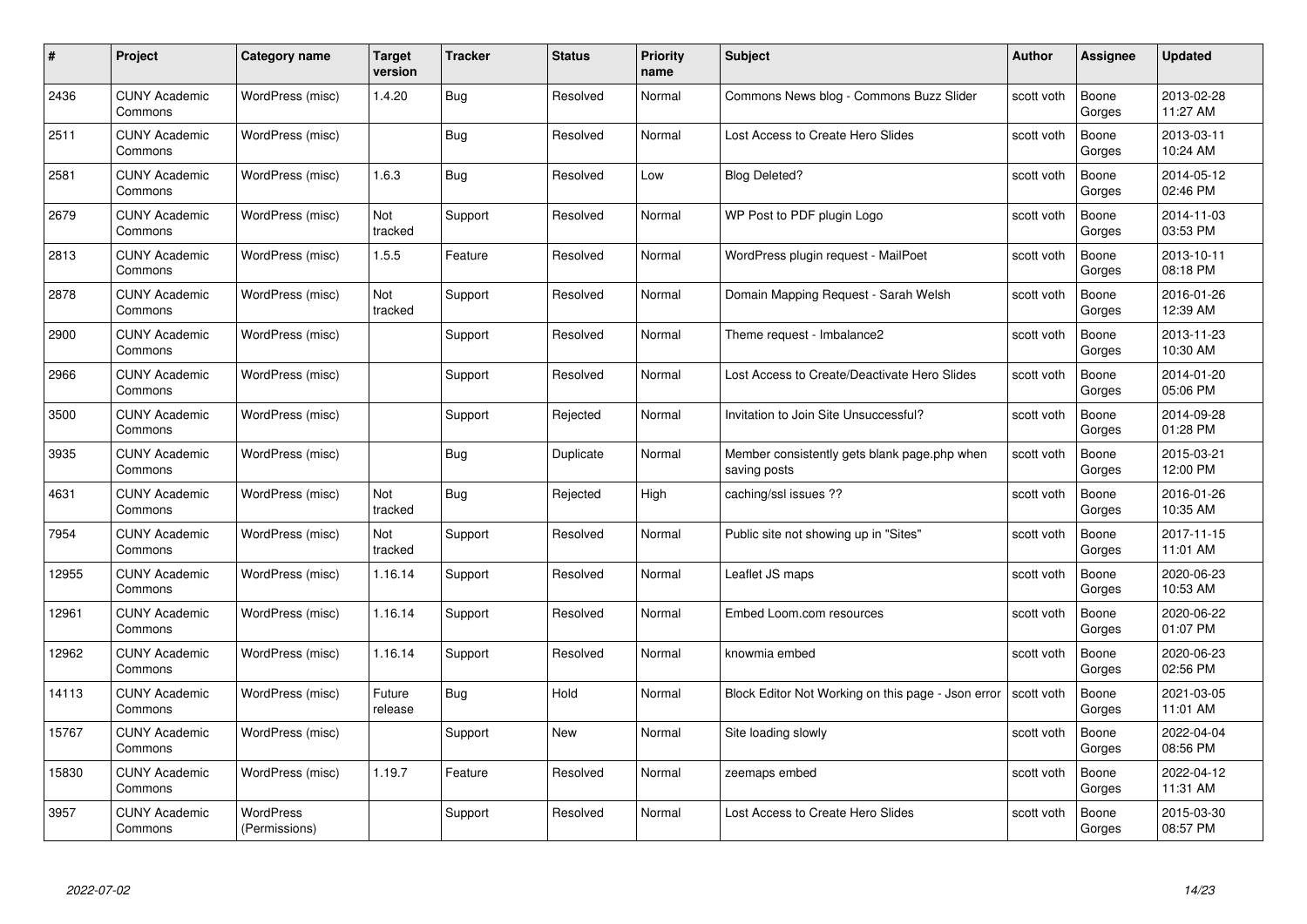| #    | Project                         | Category name                     | Target<br>version | <b>Tracker</b> | <b>Status</b> | <b>Priority</b><br>name | <b>Subject</b>                                                        | Author     | <b>Assignee</b> | <b>Updated</b>         |
|------|---------------------------------|-----------------------------------|-------------------|----------------|---------------|-------------------------|-----------------------------------------------------------------------|------------|-----------------|------------------------|
| 5830 | <b>CUNY Academic</b><br>Commons | <b>WordPress</b><br>(Permissions) | Not<br>tracked    | <b>Bug</b>     | Resolved      | Normal                  | Lost access to create hero slides - please<br>reinstate               | scott voth | Boone<br>Gorges | 2016-07-25<br>10:01 AM |
| 3198 | <b>CUNY Academic</b><br>Commons | <b>WordPress Plugins</b>          |                   | Support        | Rejected      | Normal                  | Revolution Slider plugin gets error when creating<br>"lavers"         | scott voth | Boone<br>Gorges | 2014-05-21<br>09:57 PM |
| 3200 | CUNY Academic<br>Commons        | <b>WordPress Plugins</b>          | 1.6.4             | <b>Bug</b>     | Resolved      | Normal                  | Plugin Request: Social Stickers                                       | scott voth | Boone<br>Gorges | 2014-05-21<br>09:53 PM |
| 3358 | <b>CUNY Academic</b><br>Commons | <b>WordPress Plugins</b>          | 1.6.11            | Support        | Resolved      | Normal                  | Plugin Request: GeoMashUp                                             | scott voth | Boone<br>Gorges | 2014-08-01<br>08:40 AM |
| 3576 | <b>CUNY Academic</b><br>Commons | <b>WordPress Plugins</b>          | 1.7.1             | Support        | Resolved      | Normal                  | Plugin Request: Better Search                                         | scott voth | Boone<br>Gorges | 2014-10-21<br>11:26 AM |
| 3600 | <b>CUNY Academic</b><br>Commons | <b>WordPress Plugins</b>          | 1.7.2             | Support        | Resolved      | Normal                  | New Plugin Request - Meta-Slider                                      | scott voth | Boone<br>Gorges | 2014-11-01<br>02:29 PM |
| 3940 | <b>CUNY Academic</b><br>Commons | <b>WordPress Plugins</b>          | 1.7.16            | Support        | Resolved      | Normal                  | Plugin Request - Amazon Link                                          | scott voth | Boone<br>Gorges | 2015-03-21<br>08:45 PM |
| 4603 | <b>CUNY Academic</b><br>Commons | <b>WordPress Plugins</b>          |                   | Support        | Resolved      | Normal                  | Plugin Request: Search and Filter                                     | scott voth | Boone<br>Gorges | 2015-09-21<br>11:31 AM |
| 5493 | <b>CUNY Academic</b><br>Commons | <b>WordPress Plugins</b>          |                   | <b>Bug</b>     | Rejected      | Normal                  | Plugin Request - WP Data Tables                                       | scott voth | Boone<br>Gorges | 2016-04-27<br>02:55 PM |
| 5569 | <b>CUNY Academic</b><br>Commons | <b>WordPress Plugins</b>          | 1.9.18            | Feature        | Resolved      | Normal                  | WP Inventory Manager Add-On - Michael Madden                          | scott voth | Boone<br>Gorges | 2016-06-12<br>10:39 AM |
| 5582 | <b>CUNY Academic</b><br>Commons | <b>WordPress Plugins</b>          | 1.9.17            | <b>Bug</b>     | Resolved      | Normal                  | Visual Composer Not Working with Bridge Theme<br>Anymore              | scott voth | Boone<br>Gorges | 2016-06-01<br>10:56 PM |
| 5653 | <b>CUNY Academic</b><br>Commons | <b>WordPress Plugins</b>          | 1.9.19            | Feature        | Resolved      | Normal                  | Plugin Request - Simple Custom Post Order -<br>Cynthia Tobar          | scott voth | Boone<br>Gorges | 2016-06-21<br>10:19 PM |
| 5885 | <b>CUNY Academic</b><br>Commons | <b>WordPress Plugins</b>          | 1.9.24            | Support        | Resolved      | Normal                  | Plugin Request - Knight Lab Timeline                                  | scott voth | Boone<br>Gorges | 2016-08-11<br>10:56 PM |
| 6000 | <b>CUNY Academic</b><br>Commons | <b>WordPress Plugins</b>          | 1.9.27            | <b>Bug</b>     | Resolved      | Normal                  | Unconfirmed Users Plugin is visible on all sites                      | scott voth | Boone<br>Gorges | 2016-09-11<br>09:10 PM |
| 7289 | <b>CUNY Academic</b><br>Commons | <b>WordPress Plugins</b>          | Future<br>release | Support        | Abandoned     | Normal                  | OHMS - Metadata Synchronizer - Cynthia Tobar<br><b>Oral Histories</b> | scott voth | Boone<br>Gorges | 2018-07-22<br>01:22 PM |
| 7870 | <b>CUNY Academic</b><br>Commons | <b>WordPress Plugins</b>          | 1.10.15           | Feature        | Resolved      | Normal                  | Plugin request: Smush It                                              | scott voth | Boone<br>Gorges | 2017-03-31<br>10:28 AM |
| 7883 | <b>CUNY Academic</b><br>Commons | <b>WordPress Plugins</b>          |                   | Feature        | Rejected      | Normal                  | plugin request                                                        | scott voth | Boone<br>Gorges | 2017-04-01<br>11:10 AM |
| 8149 | <b>CUNY Academic</b><br>Commons | <b>WordPress Plugins</b>          | 1.11              | Support        | Resolved      | Normal                  | Plugin Request - YouTube                                              | scott voth | Boone<br>Gorges | 2017-05-15<br>09:54 AM |
| 8454 | CUNY Academic<br>Commons        | <b>WordPress Plugins</b>          | 1.11.9            | Support        | Resolved      | Normal                  | activate WP Bakery Visual Composer plugin for<br>child theme          | scott voth | Boone<br>Gorges | 2017-08-10<br>02:09 PM |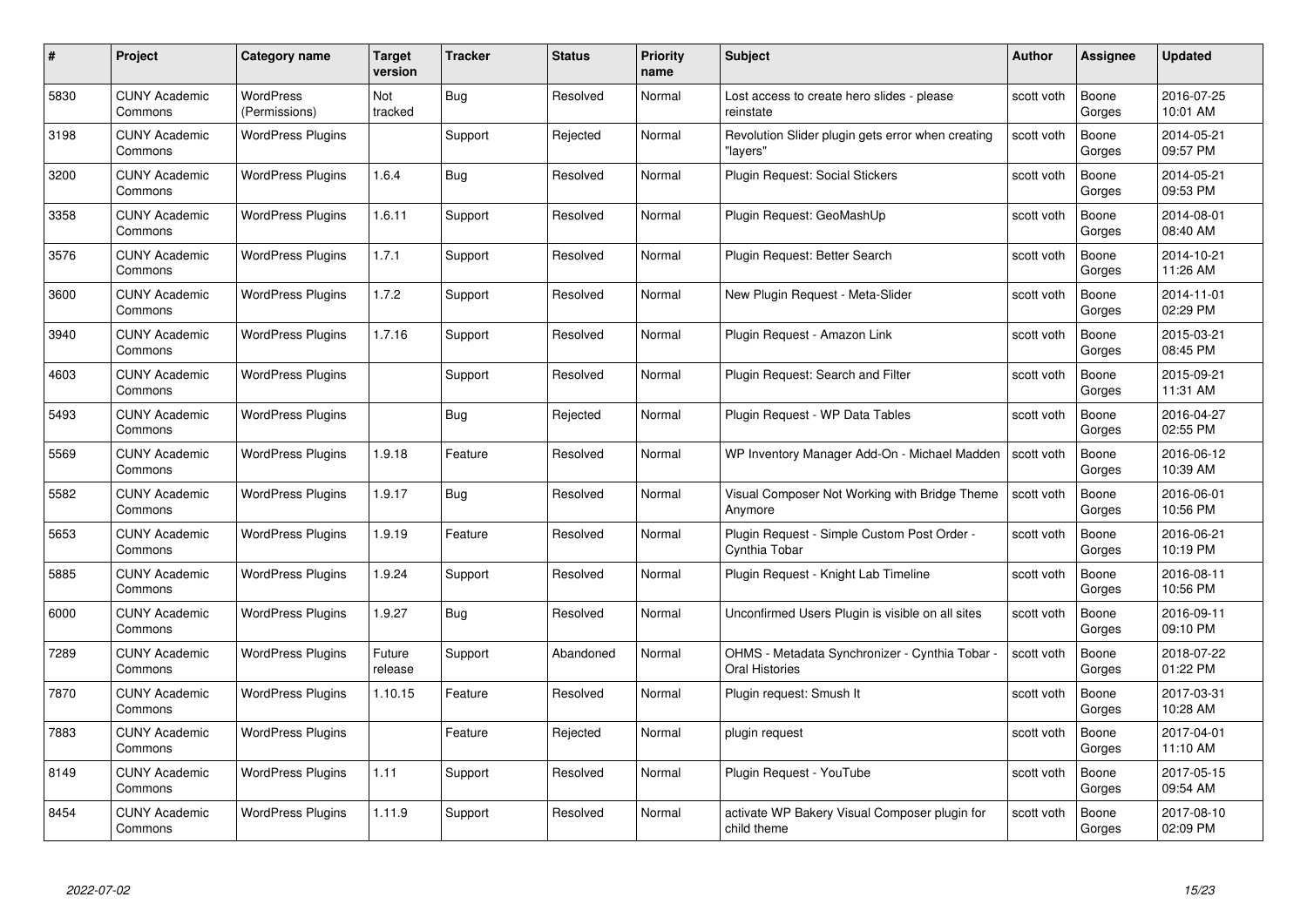| #     | Project                         | <b>Category name</b>        | Target<br>version | <b>Tracker</b> | <b>Status</b>        | <b>Priority</b><br>name | <b>Subject</b>                                                               | <b>Author</b> | <b>Assignee</b>    | <b>Updated</b>         |
|-------|---------------------------------|-----------------------------|-------------------|----------------|----------------------|-------------------------|------------------------------------------------------------------------------|---------------|--------------------|------------------------|
| 9370  | <b>CUNY Academic</b><br>Commons | <b>WordPress Plugins</b>    | 1.12.11           | Support        | Resolved             | Normal                  | Text to Speech plugin                                                        | scott voth    | Boone<br>Gorges    | 2018-03-27<br>12:47 PM |
| 9515  | <b>CUNY Academic</b><br>Commons | <b>WordPress Plugins</b>    | Not<br>tracked    | Bug            | Reporter<br>Feedback | Normal                  | Text to Speech plugin - "More Slowly" checkbox<br>not working                | scott voth    | Boone<br>Gorges    | 2018-06-13<br>02:26 PM |
| 9572  | <b>CUNY Academic</b><br>Commons | <b>WordPress Plugins</b>    | 1.12.13           | Support        | Resolved             | Normal                  | WordPress Plugin Request - Compact WP Audio<br>Player                        | scott voth    | Boone<br>Gorges    | 2018-04-24<br>10:10 AM |
| 12252 | <b>CUNY Academic</b><br>Commons | <b>WordPress Plugins</b>    | 1.16.3            | Support        | Resolved             | Normal                  | Pluginiln Request - Atomic Blocks                                            | scott voth    | Boone<br>Gorges    | 2020-01-14<br>10:44 AM |
| 12386 | <b>CUNY Academic</b><br>Commons | <b>WordPress Plugins</b>    | 1.16.5            | Bug            | Resolved             | Normal                  | Help site throwing error when publishing pages                               | scott voth    | Boone<br>Gorges    | 2020-02-11<br>10:43 AM |
| 12550 | <b>CUNY Academic</b><br>Commons | <b>WordPress Plugins</b>    | 1.16.8            | Support        | Resolved             | Normal                  | Deprecate CommentPress Core?                                                 | scott voth    | Boone<br>Gorges    | 2020-03-24<br>11:43 AM |
| 13194 | <b>CUNY Academic</b><br>Commons | <b>WordPress Plugins</b>    | 1.17.2            | Feature        | Resolved             | Normal                  | Slider Revolution update                                                     | scott voth    | Boone<br>Gorges    | 2020-08-25<br>10:40 AM |
| 14468 | <b>CUNY Academic</b><br>Commons | <b>WordPress Plugins</b>    | 1.18.11           | Support        | Resolved             | Normal                  | deprecate ShareThis plugin / Add ShareThis<br><b>Share Buttons</b>           | scott voth    | Boone<br>Gorges    | 2021-05-25<br>11:04 AM |
| 14521 | <b>CUNY Academic</b><br>Commons | <b>WordPress Plugins</b>    | 1.18.12           | <b>Bug</b>     | Resolved             | Normal                  | Registration step for "ShareThis Social Share<br>Buttons" plugin not working | scott voth    | Boone<br>Gorges    | 2021-06-08<br>11:50 AM |
| 14548 | <b>CUNY Academic</b><br>Commons | <b>WordPress Plugins</b>    | 1.18.13           | Support        | Resolved             | Normal                  | Slider Revolution plugin update                                              | scott voth    | Boone<br>Gorges    | 2021-06-22<br>11:14 AM |
| 15302 | CUNY Academic<br>Commons        | <b>WordPress Plugins</b>    | 1.19.4            | Feature        | Resolved             | High                    | <b>Plugin For Qwriting - Team Members</b>                                    | scott voth    | Boone<br>Gorges    | 2022-02-14<br>01:08 PM |
| 15303 | <b>CUNY Academic</b><br>Commons | <b>WordPress Plugins</b>    | 1.19.4            | Feature        | Resolved             | Normal                  | Plugin Request for QWriting Migration - SiteOrigin<br>Widget Bundle          | scott voth    | Boone<br>Gorges    | 2022-02-22<br>11:01 AM |
| 15620 | <b>CUNY Academic</b><br>Commons | <b>WordPress Plugins</b>    | 1.19.6            | Support        | Resolved             | Normal                  | slider revolution plugin update                                              | scott voth    | Boone<br>Gorges    | 2022-03-22<br>11:30 AM |
| 8427  | <b>CUNY Academic</b><br>Commons | <b>WordPress Themes</b>     | 1.11.8            | Support        | Resolved             | Normal                  | child theme request for Short Docs                                           | scott voth    | Boone<br>Gorges    | 2017-08-01<br>10:13 PM |
| 8475  | <b>CUNY Academic</b><br>Commons | <b>WordPress Themes</b>     | 1.11.9            | Support        | Resolved             | Normal                  | fix typo in child theme                                                      | scott voth    | Boone<br>Gorges    | 2017-08-08<br>04:31 PM |
| 13256 | <b>CUNY Academic</b><br>Commons | <b>WordPress Themes</b>     | 1.17.3            | Support        | Resolved             | Normal                  | Bridge theme update                                                          | scott voth    | Boone<br>Gorges    | 2020-09-08<br>11:36 AM |
| 11671 | <b>CUNY Academic</b><br>Commons | Information<br>Architecture |                   | Design/UX      | Resolved             | Normal                  | Commons Home Page Access                                                     | scott voth    | Chris Stein        | 2019-07-30<br>04:39 PM |
| 5827  | <b>CUNY Academic</b><br>Commons | <b>Public Portfolio</b>     | Future<br>release | <b>Bug</b>     | Assigned             | Normal                  | Academic Interests square bracket links not<br>working                       | scott voth    | Chris Stein        | 2016-08-11<br>11:59 PM |
| 10354 | <b>CUNY Academic</b><br>Commons | <b>Public Portfolio</b>     | Future<br>release | Feature        | <b>New</b>           | Normal                  | Opt out of Having a Profile Page                                             | scott voth    | <b>Chris Stein</b> | 2020-05-12<br>10:43 AM |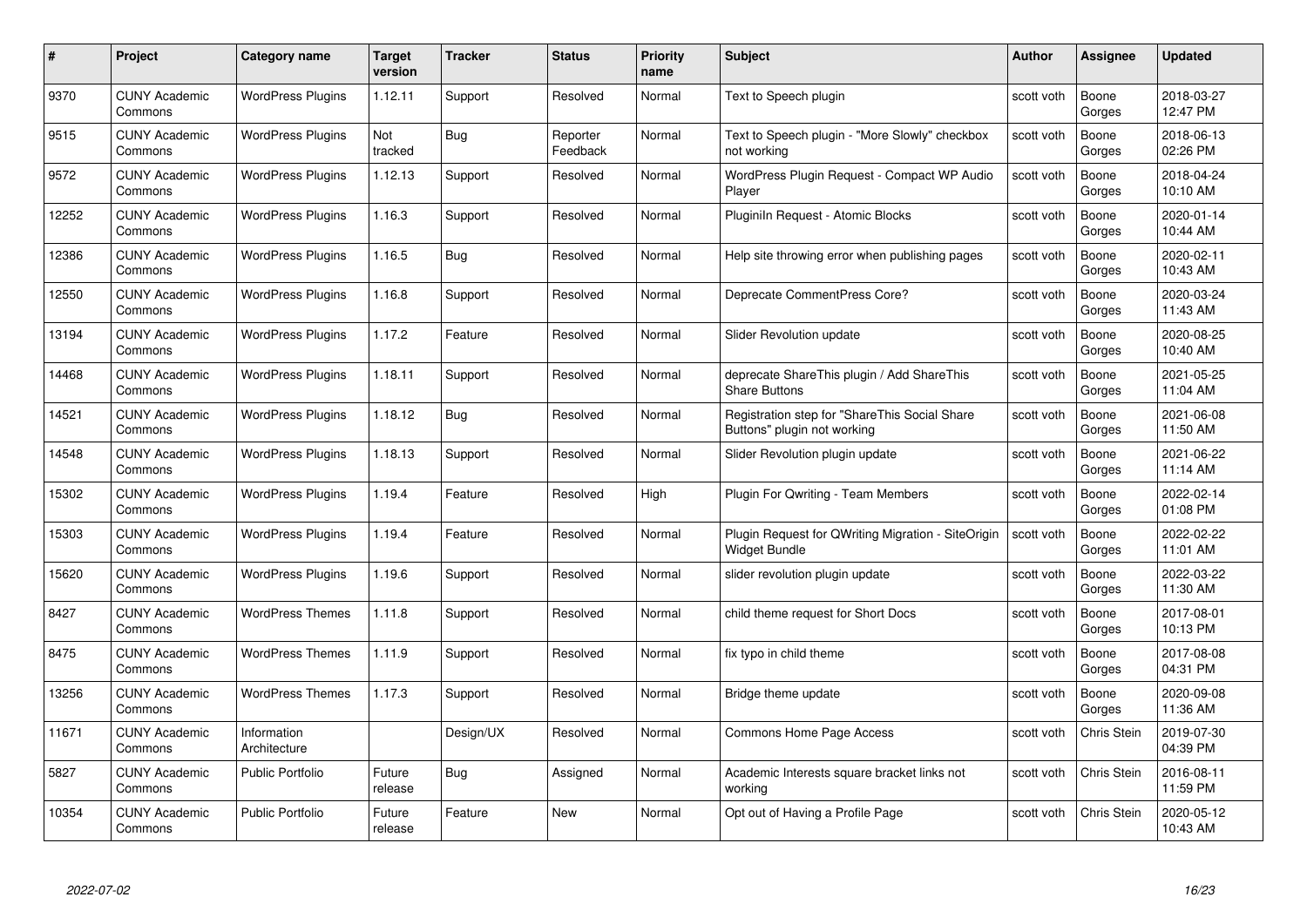| #     | Project                         | <b>Category name</b>     | Target<br>version | <b>Tracker</b> | <b>Status</b> | <b>Priority</b><br>name | <b>Subject</b>                                                                  | <b>Author</b> | Assignee          | <b>Updated</b>         |
|-------|---------------------------------|--------------------------|-------------------|----------------|---------------|-------------------------|---------------------------------------------------------------------------------|---------------|-------------------|------------------------|
| 7955  | <b>CUNY Academic</b><br>Commons | <b>User Experience</b>   |                   | Design/UX      | Rejected      | Normal                  | Groups and Sites tabs                                                           | scott voth    | Chris Stein       | 2017-10-11<br>11:31 AM |
| 4438  | <b>CUNY Academic</b><br>Commons | Events                   | Future<br>release | <b>Bug</b>     | Assigned      | Normal                  | Events Calendar - Export Recurring Events                                       | scott voth    | Daniel Jones      | 2016-05-23<br>04:25 PM |
| 3531  | <b>CUNY Academic</b><br>Commons | Home Page                | 1.7               | Feature        | Resolved      | Normal                  | Let Users Hover over Hero Slides to Stop<br>Animation                           | scott voth    | Daniel Jones      | 2014-10-13<br>05:43 PM |
| 4526  | <b>CUNY Academic</b><br>Commons | Homepage Slides          | 1.8.11            | Bug            | Resolved      | Normal                  | Mousing Over Hero Slide does not stop Animation                                 | scott voth    | Daniel Jones      | 2015-09-18<br>03:53 PM |
| 6178  | CUNY Academic<br>Commons        | <b>WordPress Plugins</b> |                   | <b>Bug</b>     | Rejected      | Normal                  | Social Sharing via JetPack Not Working                                          | scott voth    | Daniel Jones      | 2017-05-01<br>10:24 PM |
| 4019  | <b>CUNY Academic</b><br>Commons | <b>WordPress Themes</b>  | Not<br>tracked    | Support        | Resolved      | Normal                  | WP Site Display Issue                                                           | scott voth    | Daniel Jones      | 2015-05-10<br>12:33 PM |
| 4143  | <b>CUNY Academic</b><br>Commons | <b>WordPress Themes</b>  | Not<br>tracked    | Bug            | Resolved      | Normal                  | Issues after Canvas Update - Help & Support /<br>Codex                          | scott voth    | Daniel Jones      | 2015-08-10<br>02:44 PM |
| 4713  | <b>CUNY Academic</b><br>Commons | <b>WordPress Themes</b>  | Not<br>tracked    | Support        | Resolved      | Normal                  | academia theme issues                                                           | scott voth    | Daniel Jones      | 2016-01-26<br>04:53 PM |
| 1257  | <b>CUNY Academic</b><br>Commons | BuddyPress (misc)        | 1.4               | <b>Bug</b>     | Resolved      | Low                     | Next Page Navigation missing at bottom of page<br>when looking at Group Members | scott voth    | Dominic<br>Giglio | 2012-03-12<br>02:55 PM |
| 367   | <b>CUNY Academic</b><br>Commons | Wiki                     |                   | Feature        | Rejected      | Low                     | Wiki Search                                                                     | scott voth    | Dominic<br>Giglio | 2016-05-31<br>12:16 PM |
| 1444  | CUNY Academic<br>Commons        | WordPress (misc)         | Future<br>release | Feature        | Resolved      | Normal                  | Plugin Request: Google Analytics For WordPress                                  | scott voth    | Dominic<br>Giglio | 2012-07-14<br>09:28 AM |
| 2080  | <b>CUNY Academic</b><br>Commons | WordPress (misc)         | 1.5.21            | Feature        | Resolved      | Normal                  | Upgrade Woo Canvas to Current Version (5.0) -<br>Responsive                     | scott voth    | Dominic<br>Giglio | 2014-03-12<br>01:42 PM |
| 2112  | <b>CUNY Academic</b><br>Commons | WordPress (misc)         | 1.4.5             | <b>Bug</b>     | Resolved      | Normal                  | Codex Slider getting a jquery error                                             | scott voth    | Dominic<br>Giglio | 2012-09-18<br>06:38 PM |
| 2190  | <b>CUNY Academic</b><br>Commons | WordPress (misc)         | Not<br>tracked    | Support        | Resolved      | Normal                  | reset "dlbaker.commons.gc.cuny.edu"                                             | scott voth    | Dominic<br>Giglio | 2012-11-14<br>03:59 PM |
| 2332  | <b>CUNY Academic</b><br>Commons | WordPress (misc)         | 1.4.20            | Bug            | Resolved      | Normal                  | Arras Theme Slider gets jquery error                                            | scott voth    | Dominic<br>Giglio | 2013-03-01<br>07:55 PM |
| 2982  | <b>CUNY Academic</b><br>Commons | <b>WordPress Themes</b>  | 1.5.21            | Bug            | Resolved      | Normal                  | Sliders are broken on Woo Canvas theme                                          | scott voth    | Dominic<br>Giglio | 2014-03-12<br>01:41 PM |
| 10104 | <b>CUNY Academic</b><br>Commons | <b>WordPress Plugins</b> | 1.13.8            | Support        | Resolved      | Normal                  | Plugin request - Advanced Custom Fields PRO                                     | scott voth    | Fred Meyer        | 2018-08-29<br>05:39 PM |
| 10107 | <b>CUNY Academic</b><br>Commons | <b>WordPress Plugins</b> | 1.13.8            | Support        | Resolved      | Normal                  | Plugin request - WP Featherlight                                                | scott voth    | <b>Fred Meyer</b> | 2018-08-29<br>05:39 PM |
| 13060 | CUNY Academic<br>Commons        | Site cloning             | 1.17.3            | Bug            | Rejected      | Normal                  | Commons 1.17 clone issue                                                        | scott voth    | Jeremy Felt       | 2020-09-01<br>03:10 PM |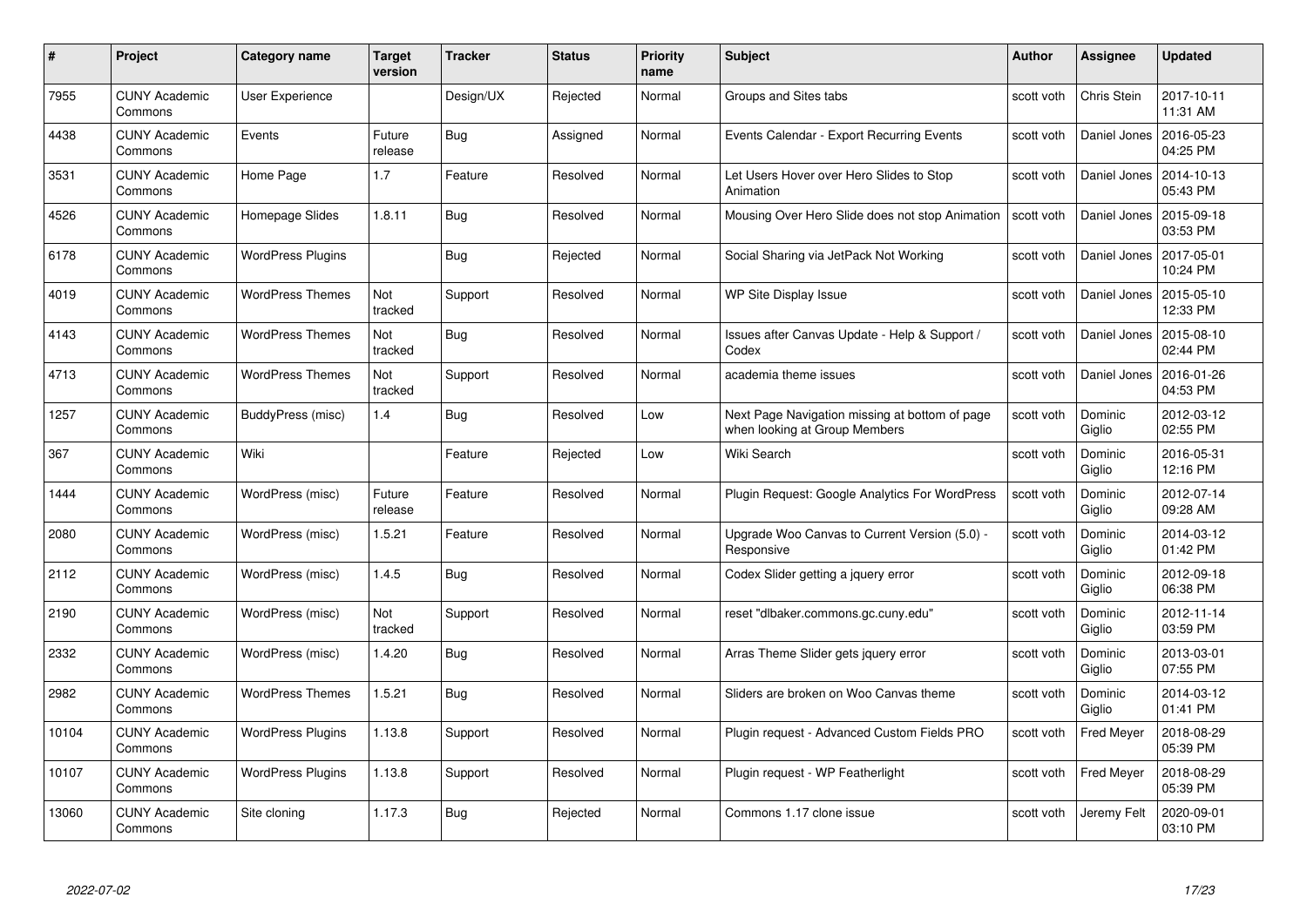| #     | Project                         | Category name                     | Target<br>version | <b>Tracker</b> | <b>Status</b>        | <b>Priority</b><br>name | <b>Subject</b>                                                 | Author     | <b>Assignee</b>    | <b>Updated</b>         |
|-------|---------------------------------|-----------------------------------|-------------------|----------------|----------------------|-------------------------|----------------------------------------------------------------|------------|--------------------|------------------------|
| 13088 | <b>CUNY Academic</b><br>Commons | Site cloning                      | 1.17.0            | <b>Bug</b>     | Rejected             | Normal                  | Commons 1.17 creating group $+$ site                           | scott voth | Jeremy Felt        | 2020-07-27<br>01:56 PM |
| 13312 | <b>CUNY Academic</b><br>Commons | <b>WordPress</b><br>(Permissions) | 1.18.8            | Support        | Resolved             | Normal                  | Site Header Issue Using Teaching Template                      | scott voth | Jeremy Felt        | 2021-04-13<br>11:21 AM |
| 12246 | <b>CUNY Academic</b><br>Commons | Domain Mapping                    | Not<br>tracked    | Support        | Resolved             | Normal                  | domain mapping - Sam Neylon                                    | scott voth | Lihua Wang         | 2020-01-06<br>10:55 AM |
| 12407 | <b>CUNY Academic</b><br>Commons | Domain Mapping                    | Not<br>tracked    | Support        | Resolved             | Normal                  | Domain Mapping - district15parproject.org                      | scott voth | Lihua Wang         | 2020-02-14<br>10:38 AM |
| 12392 | <b>CUNY Academic</b><br>Commons | Help/Codex                        | Not<br>tracked    | Documentation  | <b>New</b>           | Normal                  | Updates to Common Commons Questions on<br>Help Page            | scott voth | Margaret<br>Galvan | 2020-02-11<br>10:53 AM |
| 3087  | <b>CUNY Academic</b><br>Commons |                                   | Not<br>tracked    | Support        | Resolved             | Normal                  | Purchase Snag It Software for Community<br><b>Facilitators</b> | scott voth | Matt Gold          | 2016-01-26<br>05:13 PM |
| 10839 | <b>CUNY Academic</b><br>Commons | About page                        | Not<br>tracked    | Support        | New                  | Normal                  | <b>Mission Statement Needs Revision</b>                        | scott voth | Matt Gold          | 2018-12-26<br>10:58 AM |
| 3182  | <b>CUNY Academic</b><br>Commons | Domain Mapping                    | Not<br>tracked    | Support        | Resolved             | Normal                  | domain mapping request - muphyinstituteblog.org                | scott voth | Matt Gold          | 2014-05-01<br>01:12 PM |
| 3635  | <b>CUNY Academic</b><br>Commons | Domain Mapping                    | Not<br>tracked    | Support        | Resolved             | Normal                  | Domain Mapping Request - Keith Miyake                          | scott voth | <b>Matt Gold</b>   | 2014-11-10<br>08:15 PM |
| 4571  | <b>CUNY Academic</b><br>Commons | Domain Mapping                    | Not<br>tracked    | Support        | Resolved             | Normal                  | Domain Mapping Request - Courtney Drayer                       | scott voth | Matt Gold          | 2015-09-16<br>05:19 PM |
| 6135  | <b>CUNY Academic</b><br>Commons | Domain Mapping                    | Not<br>tracked    | Support        | Resolved             | Normal                  | domain mapping - Patrick Sweeney                               | scott voth | Matt Gold          | 2016-10-12<br>11:41 AM |
| 10180 | <b>CUNY Academic</b><br>Commons | Domain Mapping                    | 1.13.8            | Support        | Resolved             | Normal                  | domain mapping request - Kelle Cruz                            | scott voth | Matt Gold          | 2018-08-29<br>03:23 PM |
| 10796 | <b>CUNY Academic</b><br>Commons | Domain Mapping                    | Not<br>tracked    | Support        | Resolved             | Normal                  | domain mapping request - BMCC OER                              | scott voth | Matt Gold          | 2018-12-06<br>07:47 PM |
| 10860 | <b>CUNY Academic</b><br>Commons | Domain Mapping                    | Not<br>tracked    | Support        | Resolved             | Normal                  | domain mapping for Leah Feder                                  | scott voth | Matt Gold          | 2019-01-10<br>01:37 PM |
| 11493 | <b>CUNY Academic</b><br>Commons | Domain Mapping                    | Not<br>tracked    | Support        | Reporter<br>Feedback | Normal                  | Domain Mapping Request - Talia Schaffer                        | scott voth | Matt Gold          | 2019-08-06<br>08:39 AM |
| 12236 | <b>CUNY Academic</b><br>Commons | Domain Mapping                    | Not<br>tracked    | Support        | Resolved             | Normal                  | domain mapping request - johnbrenkman.com                      | scott voth | Matt Gold          | 2019-12-27<br>09:32 AM |
| 12313 | <b>CUNY Academic</b><br>Commons | Domain Mapping                    | Not<br>tracked    | Support        | Duplicate            | Normal                  | domain mapping - laurenspradlin.info                           | scott voth | <b>Matt Gold</b>   | 2020-01-21<br>06:02 PM |
| 12878 | <b>CUNY Academic</b><br>Commons | Domain Mapping                    | Not<br>tracked    | Support        | Resolved             | Normal                  | Domain Mapping request - Lidia Hernandez Tapia                 | scott voth | Matt Gold          | 2020-06-05<br>12:58 PM |
| 13004 | CUNY Academic<br>Commons        | Domain Mapping                    | Not<br>tracked    | Bug            | Resolved             | Normal                  | Domain Mapping request - Wole                                  | scott voth | <b>Matt Gold</b>   | 2020-07-07<br>12:02 PM |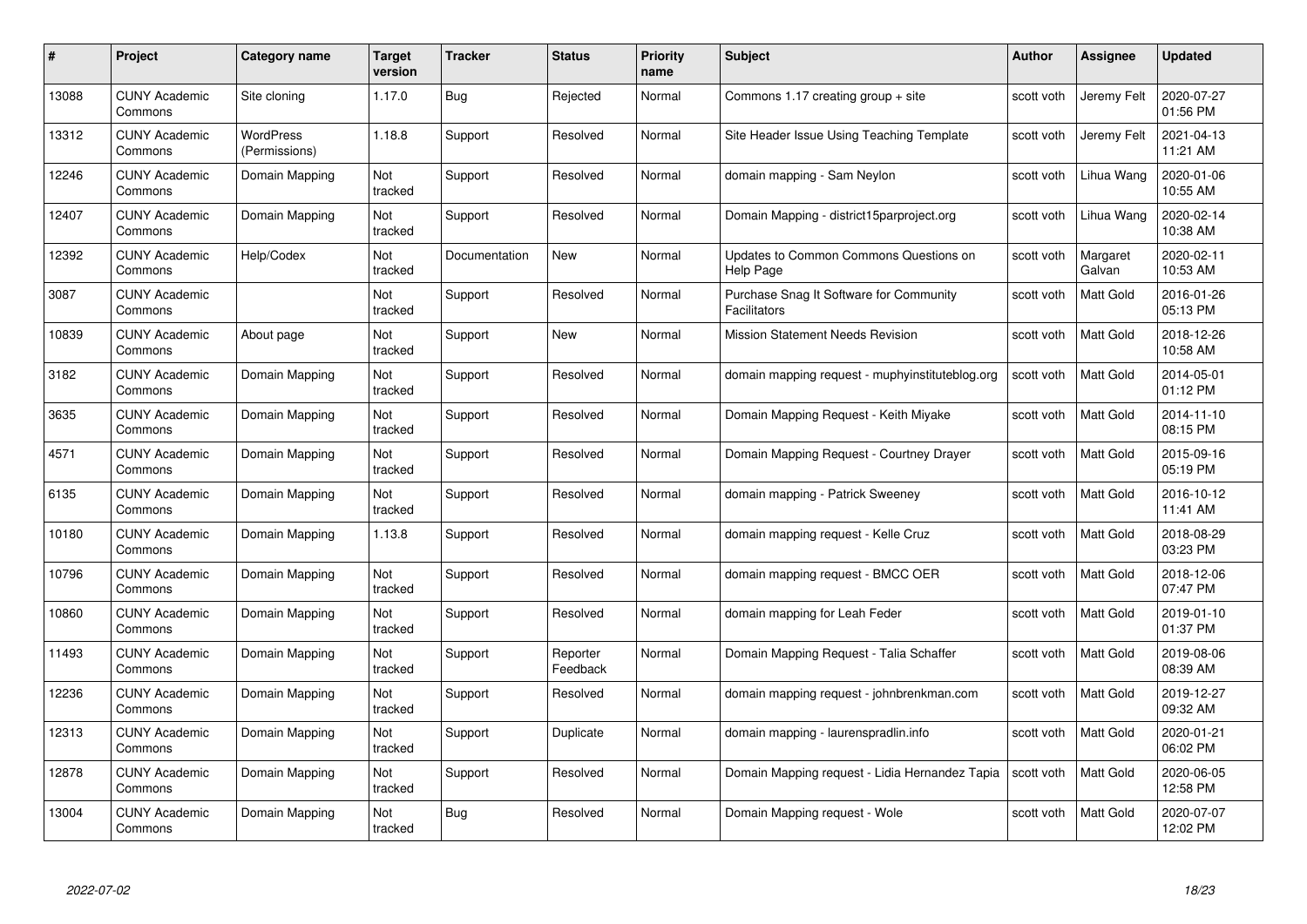| #     | Project                         | Category name                  | Target<br>version | <b>Tracker</b> | <b>Status</b> | <b>Priority</b><br>name | <b>Subject</b>                                              | <b>Author</b> | <b>Assignee</b>  | <b>Updated</b>         |
|-------|---------------------------------|--------------------------------|-------------------|----------------|---------------|-------------------------|-------------------------------------------------------------|---------------|------------------|------------------------|
| 13440 | <b>CUNY Academic</b><br>Commons | Domain Mapping                 | Not<br>tracked    | Support        | Resolved      | Normal                  | Domain mapping for morrisjustice.org                        | scott voth    | <b>Matt Gold</b> | 2020-10-13<br>02:54 PM |
| 15253 | <b>CUNY Academic</b><br>Commons | Domain Mapping                 | Not<br>tracked    | Support        | Resolved      | Normal                  | domain mapping - segal film festival                        | scott voth    | Matt Gold        | 2022-02-04<br>11:29 AM |
| 16227 | <b>CUNY Academic</b><br>Commons | Domain Mapping                 | Not<br>tracked    | Support        | Resolved      | Normal                  | domain mapping - Sruthi Atmakur-Javdekar                    | scott voth    | Matt Gold        | 2022-06-15<br>02:34 PM |
| 11591 | <b>CUNY Academic</b><br>Commons | Internal Tools and<br>Workflow | Not<br>tracked    | Support        | Resolved      | Normal                  | Get Licence for Camtasia                                    | scott voth    | Matt Gold        | 2019-07-16<br>11:27 AM |
| 5846  | <b>CUNY Academic</b><br>Commons | Membership                     |                   | Support        | Resolved      | Normal                  | Add Undergraduate Member to the Commons                     | scott voth    | <b>Matt Gold</b> | 2016-07-27<br>08:28 AM |
| 6181  | <b>CUNY Academic</b><br>Commons | Membership                     |                   | Support        | Resolved      | Normal                  | Membership Request - Hunter Alum                            | scott voth    | Matt Gold        | 2016-10-10<br>06:43 PM |
| 10170 | <b>CUNY Academic</b><br>Commons | Non-CUNY sign up<br>codes      | Not<br>tracked    | Support        | Resolved      | Normal                  | Non CUNY Membership request                                 | scott voth    | Matt Gold        | 2018-08-17<br>02:28 PM |
| 3528  | <b>CUNY Academic</b><br>Commons | Server                         | Not<br>tracked    | <b>Bug</b>     | Resolved      | High                    | Slow Response Time                                          | scott voth    | Matt Gold        | 2016-01-26<br>05:11 PM |
| 3551  | <b>CUNY Academic</b><br>Commons | Server                         | Not<br>tracked    | <b>Bug</b>     | Resolved      | Normal                  | Slow Response Time                                          | scott voth    | Matt Gold        | 2014-11-11<br>02:31 PM |
| 3713  | <b>CUNY Academic</b><br>Commons | Server                         |                   | Support        | Resolved      | Normal                  | Slow Response Time                                          | scott voth    | Matt Gold        | 2014-12-13<br>04:25 PM |
| 5270  | <b>CUNY Academic</b><br>Commons | Server                         |                   | Support        | Rejected      | Normal                  | Slow Response Time                                          | scott voth    | Matt Gold        | 2016-02-27<br>08:34 PM |
| 3098  | <b>CUNY Academic</b><br>Commons | <b>UserVoice</b>               | Not<br>tracked    | Support        | Rejected      | Normal                  | Access to UserVoice                                         | scott voth    | Matt Gold        | 2016-01-26<br>11:36 AM |
| 536   | <b>CUNY Academic</b><br>Commons | WordPress (misc)               | Not<br>tracked    | Feature        | Resolved      | Low                     | Generate statistics on themes used by Commons<br>bloggers   | scott voth    | <b>Matt Gold</b> | 2011-02-20<br>12:44 PM |
| 592   | <b>CUNY Academic</b><br>Commons | WordPress (misc)               | Not<br>tracked    | Bug            | Resolved      | Normal                  | Trouble adding new user to Blog                             | scott voth    | Matt Gold        | 2011-02-19<br>04:39 PM |
| 3424  | <b>CUNY Academic</b><br>Commons | WordPress (misc)               | Not<br>tracked    | Support        | Resolved      | Urgent                  | Getting "Error establishing a database connection'          | scott voth    | Matt Gold        | 2016-01-26<br>12:06 PM |
| 1242  | <b>CUNY Academic</b><br>Commons | <b>WordPress Themes</b>        |                   | Feature        | Rejected      | Normal                  | Theme request: Woo Theme "Teamster"                         | scott voth    | <b>Matt Gold</b> | 2016-10-24<br>11:41 AM |
| 3067  | <b>CUNY Academic</b><br>Commons | <b>WordPress Themes</b>        |                   | Bug            | Resolved      | Normal                  | Twenty Fourteen Theme Not Available                         | scott voth    | <b>Matt Gold</b> | 2014-02-22<br>11:35 AM |
| 3641  | <b>CUNY Academic</b><br>Commons | <b>WordPress Themes</b>        |                   | Support        | Rejected      | Normal                  | New Theme Request: Outspoken (a premium WP<br>Shower theme) | scott voth    | Matt Gold        | 2014-11-18<br>08:08 PM |
| 3702  | CUNY Academic<br>Commons        | <b>WordPress Themes</b>        |                   | Support        | Resolved      | Normal                  | access the Old Paper Theme                                  | scott voth    | <b>Matt Gold</b> | 2014-12-09<br>09:21 AM |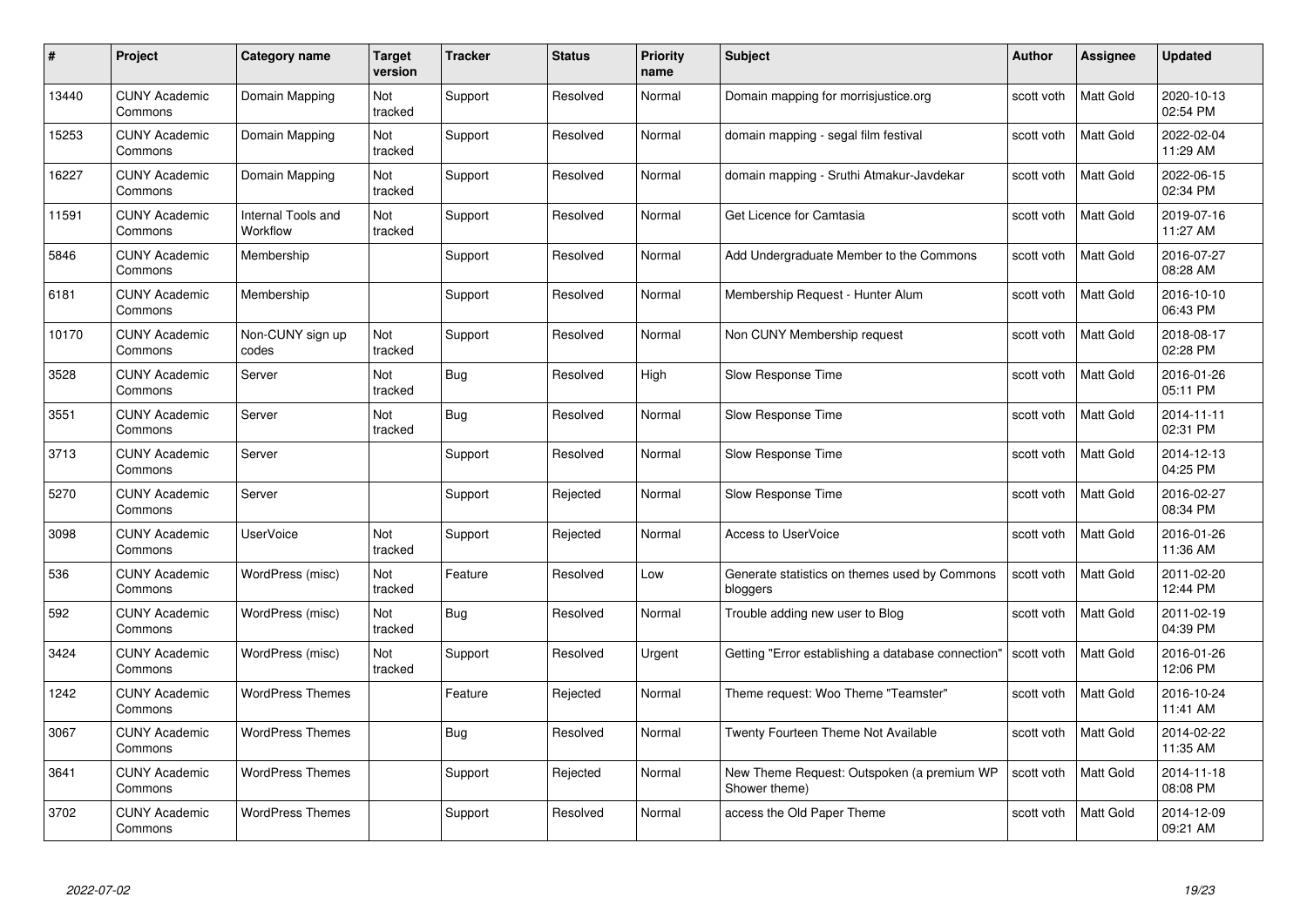| #     | Project                         | <b>Category name</b>       | Target<br>version | <b>Tracker</b> | <b>Status</b> | <b>Priority</b><br>name | <b>Subject</b>                                                                          | <b>Author</b> | Assignee              | <b>Updated</b>         |
|-------|---------------------------------|----------------------------|-------------------|----------------|---------------|-------------------------|-----------------------------------------------------------------------------------------|---------------|-----------------------|------------------------|
| 11277 | <b>CUNY Academic</b><br>Commons | <b>WordPress Themes</b>    | 1.14.10           | Support        | Resolved      | High                    | Bridge Theme is broken                                                                  | scott voth    | <b>Matt Gold</b>      | 2019-03-28<br>10:07 AM |
| 11393 | <b>CUNY Academic</b><br>Commons |                            | Not<br>tracked    | Publicity      | New           | Normal                  | After 1.15 release, ceate a hero slide and post<br>about adding a site to a group       | scott voth    | Patrick<br>Sweeney    | 2019-05-14<br>10:32 AM |
| 13978 | <b>CUNY Academic</b><br>Commons | Accessibility              | 1.18.5            | Support        | Resolved      | Normal                  | WAVE tool throwing language missing or invalid                                          | scott voth    | Raymond<br>Hoh        | 2021-02-23<br>11:06 AM |
| 14994 | <b>CUNY Academic</b><br>Commons | cdev.gc.cuny.edu           | Not<br>tracked    | Support        | In Progress   | Normal                  | Clear Cache on CDEV                                                                     | scott voth    | Raymond<br><b>Hoh</b> | 2021-12-07<br>03:51 PM |
| 15507 | <b>CUNY Academic</b><br>Commons | Commons In A Box           | Not<br>tracked    | Support        | Resolved      | Normal                  | <b>CBOX</b>                                                                             | scott voth    | Raymond<br>Hoh        | 2022-03-02<br>02:02 PM |
| 6184  | <b>CUNY Academic</b><br>Commons | commonsinabox.org          | Not<br>tracked    | Bug            | Resolved      | Normal                  | CBOX Confirm User Registration plugin                                                   | scott voth    | Raymond<br>Hoh        | 2018-09-12<br>01:50 PM |
| 3753  | <b>CUNY Academic</b><br>Commons | Domain Mapping             | Not<br>tracked    | Support        | Resolved      | High                    | Domain mapping request - Sujatha Fernandes                                              | scott voth    | Raymond<br>Hoh        | 2015-11-30<br>03:11 PM |
| 11629 | <b>CUNY Academic</b><br>Commons | Domain Mapping             | Not<br>tracked    | Support        | Resolved      | Normal                  | domain mapping request                                                                  | scott voth    | Raymond<br>Hoh        | 2019-07-17<br>10:22 AM |
| 11632 | <b>CUNY Academic</b><br>Commons | Domain Mapping             | Not<br>tracked    | Support        | Resolved      | Normal                  | domain mapping request mckinniburg.com                                                  | scott voth    | Raymond<br><b>Hoh</b> | 2019-07-17<br>10:22 AM |
| 13379 | <b>CUNY Academic</b><br>Commons | Domain Mapping             | Not<br>tracked    | Support        | Resolved      | Normal                  | Commenting issue with Mapped Domain (Using<br>Jetpack)                                  | scott voth    | Raymond<br>Hoh        | 2020-10-13<br>10:02 AM |
| 15810 | <b>CUNY Academic</b><br>Commons | Domain Mapping             | Not<br>tracked    | <b>Bug</b>     | Resolved      | High                    | News Literacy Matters site loading over and over<br>using Chrome                        | scott voth    | Raymond<br>Hoh        | 2022-04-05<br>10:09 AM |
| 15833 | <b>CUNY Academic</b><br>Commons | Domain Mapping             | 1.19.7            | Support        | Resolved      | Normal                  | <b>Block Editor Preview in Chrome</b>                                                   | scott voth    | Raymond<br><b>Hoh</b> | 2022-04-07<br>06:05 PM |
| 16316 | <b>CUNY Academic</b><br>Commons | Domain Mapping             | Not<br>tracked    | Support        | Resolved      | Normal                  | remove domain mapping for gcurban.org                                                   | scott voth    | Raymond<br>Hoh        | 2022-06-29<br>03:39 PM |
| 6536  | <b>CUNY Academic</b><br>Commons | <b>Email Notifications</b> | 1.10              | <b>Bug</b>     | Resolved      | Normal                  | HTML not rendering (Sunday, 12:30 - 1:15PM) -<br>Commons 1.10 Testing                   | scott voth    | Raymond<br>Hoh        | 2016-11-07<br>10:49 AM |
| 10051 | <b>CUNY Academic</b><br>Commons | <b>Email Notifications</b> | 1.13.8            | Bug            | Resolved      | Normal                  | Tweets and email notifications are not being<br>generated from posts on OpenAtCUNY site | scott voth    | Raymond<br>Hoh        | 2018-08-28<br>12:08 PM |
| 4524  | <b>CUNY Academic</b><br>Commons | Events                     | 1.9               | Feature        | Resolved      | Normal                  | Create a iCal Feed for Events Calendar                                                  | scott voth    | Raymond<br><b>Hoh</b> | 2015-11-09<br>12:55 PM |
| 12147 | <b>CUNY Academic</b><br>Commons | Events                     |                   | Support        | Duplicate     | Normal                  | Changes to the Events Calendar "subscribe"<br>interface                                 | scott voth    | Raymond<br><b>Hoh</b> | 2020-11-05<br>06:00 PM |
| 12154 | <b>CUNY Academic</b><br>Commons | Events                     | 1.16.4            | Bug            | Rejected      | Normal                  | personal events calendar                                                                | scott voth    | Raymond<br>Hoh        | 2020-01-14<br>12:57 PM |
| 1173  | CUNY Academic<br>Commons        | Group Blogs                | 1.17.0            | Support        | Resolved      | Normal                  | Avatars for group blogs should fall back on group<br>avatar, not admin user's           | scott voth    | Raymond<br>Hoh        | 2020-07-14<br>01:05 PM |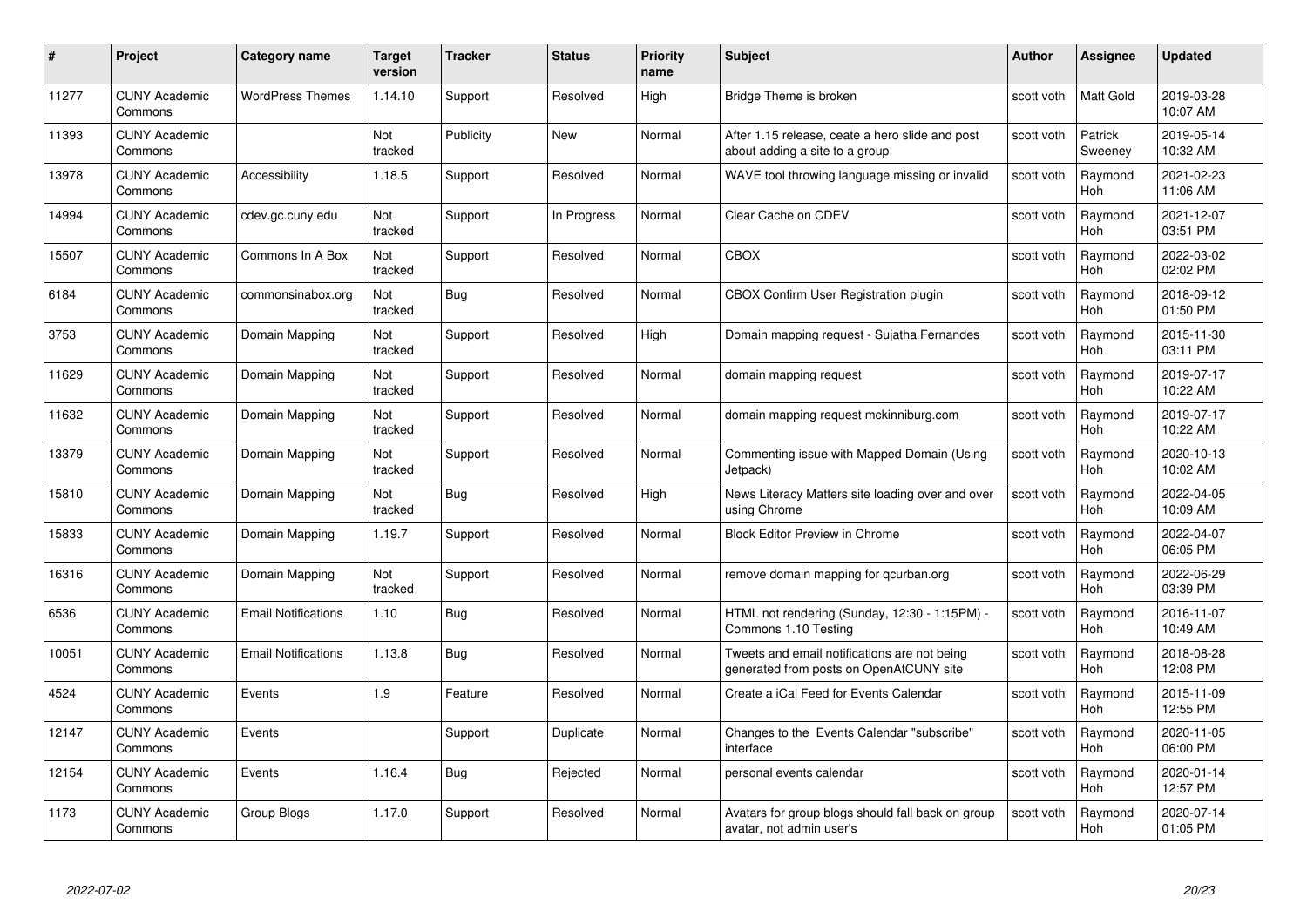| #     | Project                         | <b>Category name</b>     | Target<br>version | <b>Tracker</b> | <b>Status</b>        | <b>Priority</b><br>name | <b>Subject</b>                                                              | <b>Author</b> | <b>Assignee</b>       | <b>Updated</b>         |
|-------|---------------------------------|--------------------------|-------------------|----------------|----------------------|-------------------------|-----------------------------------------------------------------------------|---------------|-----------------------|------------------------|
| 6542  | <b>CUNY Academic</b><br>Commons | Group Forums             | 1.10              | Bug            | Resolved             | Normal                  | Embedded image's caption is not rendering -<br>Commons 1.10 testing         | scott voth    | Raymond<br><b>Hoh</b> | 2016-11-01<br>10:59 AM |
| 14817 | <b>CUNY Academic</b><br>Commons | Group Forums             | 1.18.20           | Feature        | Resolved             | Normal                  | Embed a Commons Group forum to a Site page                                  | scott voth    | Raymond<br><b>Hoh</b> | 2021-10-12<br>11:13 AM |
| 13499 | <b>CUNY Academic</b><br>Commons | Groups (misc)            | 1.17.7            | Bug            | Resolved             | Normal                  | Student repeatedly loses membership to private<br>class group               | scott voth    | Raymond<br>Hoh        | 2020-11-10<br>10:31 AM |
| 11506 | <b>CUNY Academic</b><br>Commons | Homepage Slides          | 1.15.5            | Bug            | Resolved             | Normal                  | Home Page Slideshow - blank slide                                           | scott voth    | Raymond<br>Hoh        | 2019-07-09<br>02:33 PM |
| 3522  | CUNY Academic<br>Commons        | My Commons               | 1.7               | Bug            | Resolved             | Normal                  | 1.7 Testing - Delete button not working on My<br>Commons                    | scott voth    | Raymond<br>Hoh        | 2014-10-08<br>03:13 PM |
| 4535  | <b>CUNY Academic</b><br>Commons | My Commons               | Future<br>release | <b>Bug</b>     | <b>New</b>           | Low                     | My Commons filter issue                                                     | scott voth    | Raymond<br>Hoh        | 2015-09-01<br>11:17 AM |
| 11500 | <b>CUNY Academic</b><br>Commons | Onboarding               | 1.15.4            | Support        | Resolved             | Normal                  | Fix Outdated content and links on intro page                                | scott voth    | Raymond<br>Hoh        | 2019-06-25<br>04:22 PM |
| 11985 | <b>CUNY Academic</b><br>Commons | Onboarding               | 1.15.12           | Support        | Resolved             | Normal                  | Add "Take the Tour" link to Intro page                                      | scott voth    | Raymond<br><b>Hoh</b> | 2019-10-22<br>11:54 AM |
| 11135 | <b>CUNY Academic</b><br>Commons | WordPress (misc)         | 1.14.7            | Support        | Resolved             | Normal                  | Add Handler for Piktochart                                                  | scott voth    | Raymond<br>Hoh        | 2019-02-26<br>02:04 PM |
| 16245 | <b>CUNY Academic</b><br>Commons | WordPress (misc)         |                   | Bug            | Reporter<br>Feedback | Normal                  | Save Button missing on WordPress Profile page                               | scott voth    | Raymond<br>Hoh        | 2022-06-16<br>03:09 PM |
| 4419  | CUNY Academic<br>Commons        | <b>WordPress Plugins</b> | 1.8.8             | Support        | Resolved             | Normal                  | Activate "WordPress Importer" by Default                                    | scott voth    | Raymond<br><b>Hoh</b> | 2015-08-11<br>08:29 PM |
| 9878  | <b>CUNY Academic</b><br>Commons | <b>WordPress Plugins</b> | 1.13.3            | Support        | Resolved             | Normal                  | Popup Maker plugin problems                                                 | scott voth    | Raymond<br>Hoh        | 2018-06-06<br>10:44 AM |
| 10792 | <b>CUNY Academic</b><br>Commons | <b>WordPress Plugins</b> | 1.14.2            | Support        | Resolved             | Normal                  | sexgenlabs site - Elementor + Glossary + creative<br>commons license widget | scott voth    | Raymond<br>Hoh        | 2018-12-11<br>11:14 AM |
| 11036 | <b>CUNY Academic</b><br>Commons | <b>WordPress Plugins</b> | 1.14.6            | Feature        | Resolved             | Normal                  | Voicethread embed support                                                   | scott voth    | Raymond<br>Hoh        | 2019-02-12<br>11:28 AM |
| 11037 | <b>CUNY Academic</b><br>Commons | <b>WordPress Plugins</b> | 1.14.6            | Feature        | Resolved             | Normal                  | Padlet embeds                                                               | scott voth    | Raymond<br>Hoh        | 2019-02-12<br>11:28 AM |
| 11038 | <b>CUNY Academic</b><br>Commons | <b>WordPress Plugins</b> | 1.14.6            | Feature        | Resolved             | Normal                  | Sutori question                                                             | scott voth    | Raymond<br>Hoh        | 2019-02-12<br>11:28 AM |
| 12671 | <b>CUNY Academic</b><br>Commons | <b>WordPress Plugins</b> | 1.16.10           | Bug            | Resolved             | Normal                  | Creative Commons License Not Available With<br><b>Block Editor</b>          | scott voth    | Raymond<br><b>Hoh</b> | 2020-04-28<br>11:03 AM |
| 13409 | <b>CUNY Academic</b><br>Commons | <b>WordPress Plugins</b> | Not<br>tracked    | Support        | Resolved             | Normal                  | Jetpack Warnings                                                            | scott voth    | Raymond<br>Hoh        | 2020-10-13<br>10:47 AM |
| 13946 | CUNY Academic<br>Commons        | <b>WordPress Plugins</b> | 2.1.0             | Support        | Assigned             | Normal                  | <b>Custom Embed handler For OneDrive files</b>                              | scott voth    | Raymond<br>Hoh        | 2022-05-26<br>10:46 AM |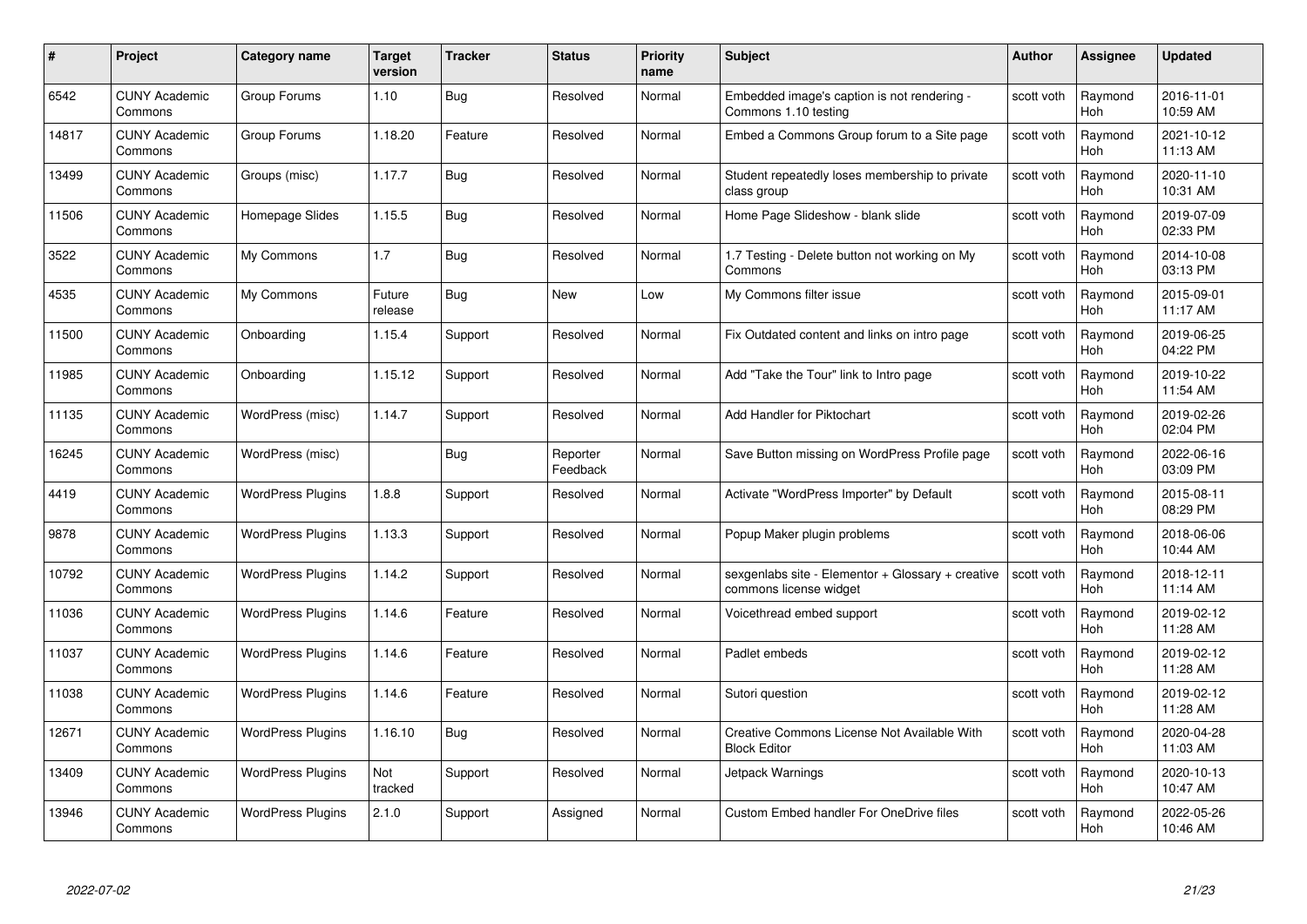| #     | Project                         | <b>Category name</b>     | Target<br>version | <b>Tracker</b> | <b>Status</b> | <b>Priority</b><br>name | <b>Subject</b>                                                                       | <b>Author</b> | <b>Assignee</b>       | <b>Updated</b>         |
|-------|---------------------------------|--------------------------|-------------------|----------------|---------------|-------------------------|--------------------------------------------------------------------------------------|---------------|-----------------------|------------------------|
| 16168 | <b>CUNY Academic</b><br>Commons | <b>WordPress Plugins</b> | 2.0.1             | Support        | Resolved      | Normal                  | problem with short docs site                                                         | scott voth    | Raymond<br><b>Hoh</b> | 2022-05-26<br>05:33 PM |
| 16276 | <b>CUNY Academic</b><br>Commons | <b>WordPress Plugins</b> | Not<br>tracked    | Support        | Resolved      | Normal                  | TablePress Auto Load Plugin Not Working                                              | scott voth    | Raymond<br><b>Hoh</b> | 2022-06-22<br>03:05 AM |
| 3492  | <b>CUNY Academic</b><br>Commons | <b>WordPress Themes</b>  | Future<br>release | Support        | Assigned      | Normal                  | Add CBOX theme to the Commons                                                        | scott voth    | Raymond<br>Hoh        | 2014-10-08<br>05:55 PM |
| 15151 | <b>CUNY Academic</b><br>Commons | Design                   | 1.19.7            | Support        | Resolved      | Normal                  | Commons Main Navigation does not show which<br>tab you are on                        | scott voth    | Sara<br>Cannon        | 2022-04-12<br>11:31 AM |
| 15808 | <b>CUNY Academic</b><br>Commons | Home Page                | 1.19.7            | <b>Bug</b>     | Resolved      | Normal                  | Home Page "About" Dropdown                                                           | scott voth    | Sara<br>Cannon        | 2022-04-12<br>11:31 AM |
| 3604  | <b>CUNY Academic</b><br>Commons | cuny.is                  |                   | Support        | Resolved      | Normal                  | LLJournal CUNY.IS request                                                            | scott voth    | Sarah<br>Morgano      | 2014-10-26<br>05:47 PM |
| 6110  | <b>CUNY Academic</b><br>Commons | cuny.is                  |                   | Support        | Resolved      | Normal                  | cuny.is Request                                                                      | scott voth    | Sarah<br>Morgano      | 2016-10-03<br>03:03 AM |
| 5311  | <b>CUNY Academic</b><br>Commons |                          | Not<br>tracked    | Support        | Resolved      | Normal                  | <b>CUNY SLA Lab collaboration</b>                                                    | scott voth    | scott voth            | 2016-10-11<br>08:48 PM |
| 14394 | <b>CUNY Academic</b><br>Commons |                          | Not<br>tracked    | Feature        | New           | Normal                  | Commons News Site - redesign                                                         | scott voth    | scott voth            | 2021-09-14<br>10:46 AM |
| 9750  | <b>CUNY Academic</b><br>Commons | Analytics                | Not<br>tracked    | Support        | Resolved      | Normal                  | MESTC - arabstages.org - google analytics have<br>stopped working after last release | scott voth    | scott voth            | 2018-05-11<br>09:34 AM |
| 1208  | CUNY Academic<br>Commons        | BuddyPress (misc)        | Not<br>tracked    | Feature        | Rejected      | Normal                  | Investigate Mobile Inheritance from BuddyPress<br>Default Theme                      | scott voth    | scott voth            | 2016-01-26<br>10:57 AM |
| 11495 | <b>CUNY Academic</b><br>Commons | Documentation            | Not<br>tracked    | Documentation  | Resolved      | Normal                  | New Member Intro Page                                                                | scott voth    | scott voth            | 2020-05-14<br>01:12 PM |
| 11974 | <b>CUNY Academic</b><br>Commons | Documentation            |                   | Feature        | Resolved      | Normal                  | Help tracking down documentation on JetPack                                          | scott voth    | scott voth            | 2019-10-12<br>01:08 PM |
| 3478  | <b>CUNY Academic</b><br>Commons | Domain Mapping           | 1.7.2             | Feature        | Resolved      | Normal                  | Google Analytics and Mapped Domains                                                  | scott voth    | scott voth            | 2014-11-02<br>09:43 AM |
| 3603  | <b>CUNY Academic</b><br>Commons | Domain Mapping           | Not<br>tracked    | Support        | Resolved      | Normal                  | Domain Mapping Request - CERG                                                        | scott voth    | scott voth            | 2014-11-19<br>04:28 PM |
| 5096  | <b>CUNY Academic</b><br>Commons | Domain Mapping           | Not<br>tracked    | Support        | Resolved      | Normal                  | Domain Mapping Request: Lauren Spradlin                                              | scott voth    | scott voth            | 2020-01-21<br>07:30 PM |
| 5344  | <b>CUNY Academic</b><br>Commons | Domain Mapping           | Not<br>tracked    | Support        | Resolved      | Normal                  | Domain Mapping Request - Bijan Kimiagar                                              | scott voth    | scott voth            | 2016-03-31<br>10:52 PM |
| 5511  | <b>CUNY Academic</b><br>Commons | Domain Mapping           | Not<br>tracked    | Support        | Resolved      | Normal                  | Domain Mapping Request - Artem Altman                                                | scott voth    | scott voth            | 2016-06-16<br>09:46 PM |
| 6134  | CUNY Academic<br>Commons        | Domain Mapping           | Not<br>tracked    | Support        | Abandoned     | Normal                  | domain mapping - mellon faculty diversity                                            | scott voth    | scott voth            | 2017-03-26<br>11:22 AM |